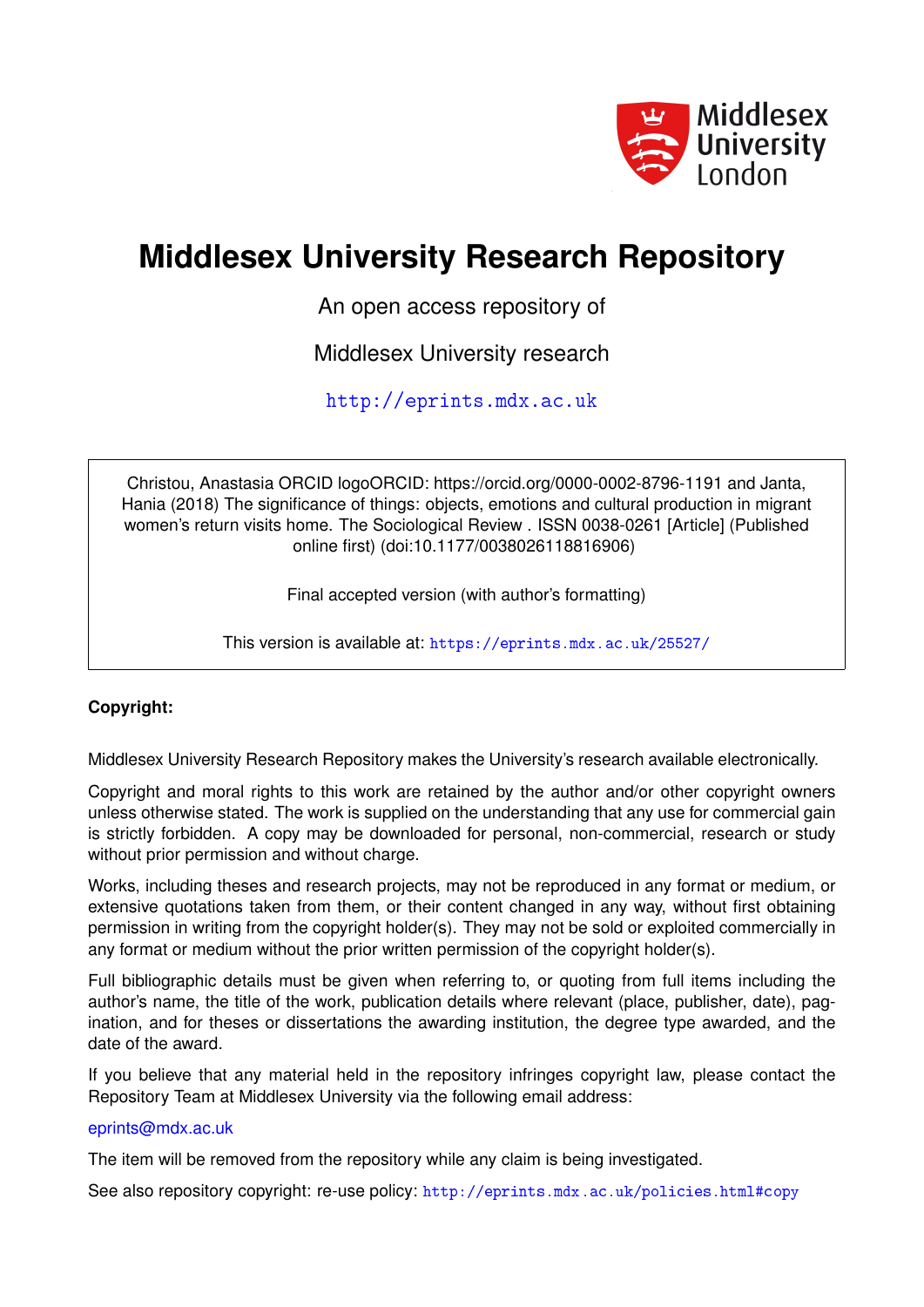#### **Introduction: Women Migrants, Objects, Emotions and Cultural Production**

The interrelationship between people and things, as well as the affective meanings those objects may have on lives is a subject that permeates generations, genders, groups. Even more compelling a subject is the significance of particular objects in migrant lives, especially as layers of deep emotionality and threads of cultural constructions of homelands, memories and mobilities are intertwined with such tangible things. Some of 'these cultures situated in the homespace offer a sense of inclusion, which has aesthetic, sensual, and psycho-sociological dimensions' (Tolia-Kelly, 2004: 685).

The cultural and emotional meanings triggered by the presence, absence or circulation of objects in migrant lives, vary from familial to personal contexts, and, are extensively subjective. Exploring such shifting dynamics of material culture, cultural and social mediation, as well as, emotional production has become a stimulating platform for lively interdisciplinary debates (cf. Svašek, 2012). Such discussions, grounded in ethnographically rich and theoretically driven debates, focus on varying and multidimensional aspects of the complex and changing relationships between migrants and objects, often saturated in deeply emotional, sensorial and socioaesthetically constituted processes. They reflect the '"stickier" parts of contemporary mobilities' (Walsh, 2006: 124).

The renewed interest in the socio-historical ground of cultural production has been exemplified in different ways through various schools of thought from hermeneutics, new historicism, literary criticism and cultural studies, to new criticism, structuralism and deconstruction, with Bourdieu being a central theoretical voice in providing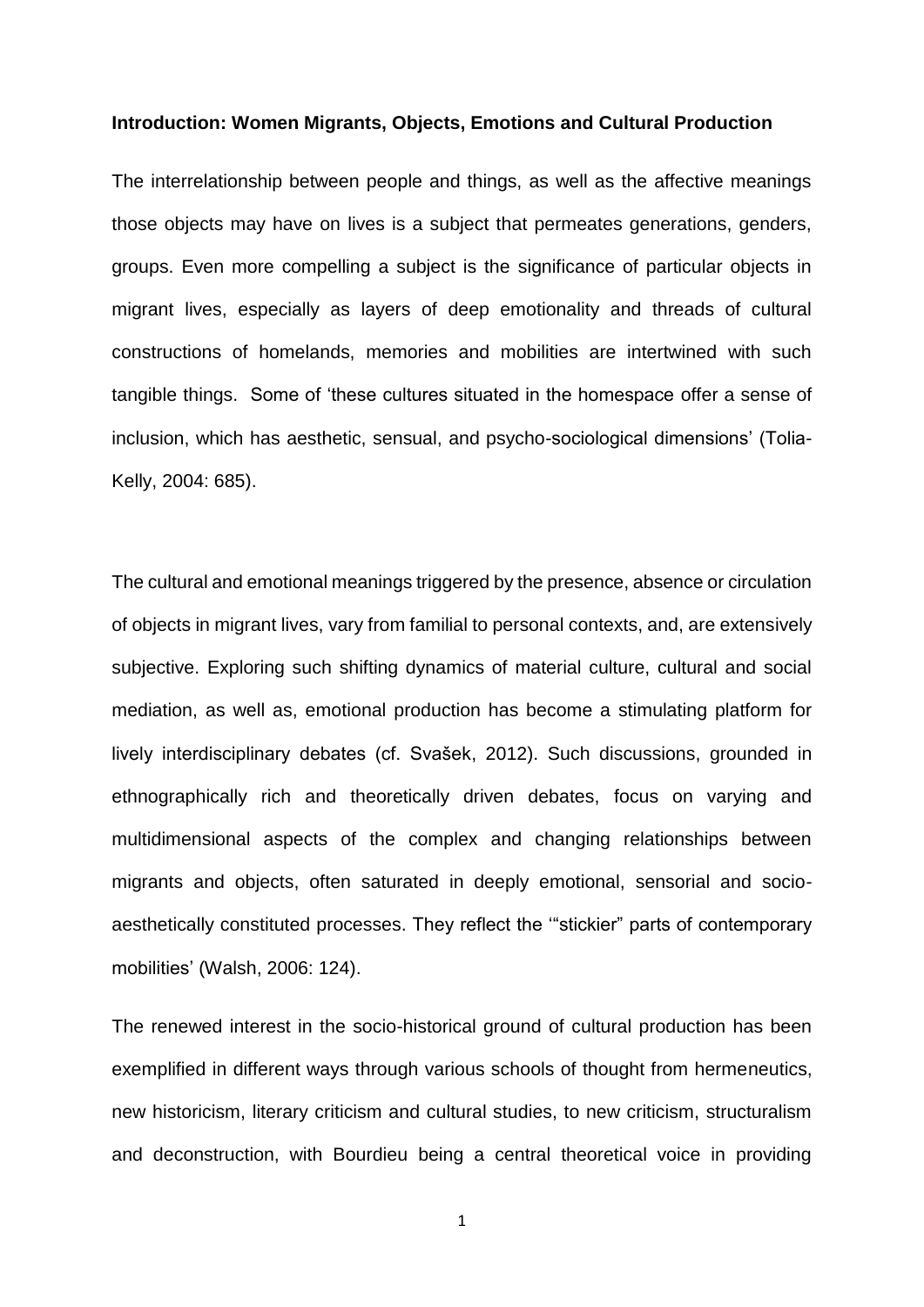empirically grounded critical studies of cultural practices (e.g. Pierre Bourdieu, *The Field of Cultural Production: Essays on Art and Literature*, 1993). Bourdieu's analytical precision offers both a fruitful alternative and a robust theoretical framework in dissecting the relationship between social/structural processes and aesthetic/cultural practices. The insight into the layers of material and symbolic power, that social institutions exhibit, in how the role of culture in the reproduction of unequal power relations is embedded in the simplicity and ordinariness of everyday life, is sociologically relevant and important.

For most, the term 'material' usually conveys, semiologically at least, images of things, objects, artefacts, stuff. However, Miller (2005: 4) explains that 'this definition soon breaks down as we move on to consider the large compass of materiality, the ephemeral, the imaginary, the biological, and the theoretical; all that which would have been external to the simple definition of an artifact'. Instead, Miller (2005) presents an encompassing theorisation which situates materiality with a wider conceptualisation of culture.

At the same time, aspects of identification processes involving issues of homing and belonging (Brah, 1996; Christou, 2011) also include materialities of domesticity by focusing on what Miller (1987) suggests is a 'process of objectification' whereupon the social subject interacting with a particular object can enter a process of self-creation. The significance of material possessions is exemplified in the way people carve out particular meanings of their domestic environments and the feelings associated with common household objects (Csikszentmihalyi and Rochberg*-*Halton, 1981).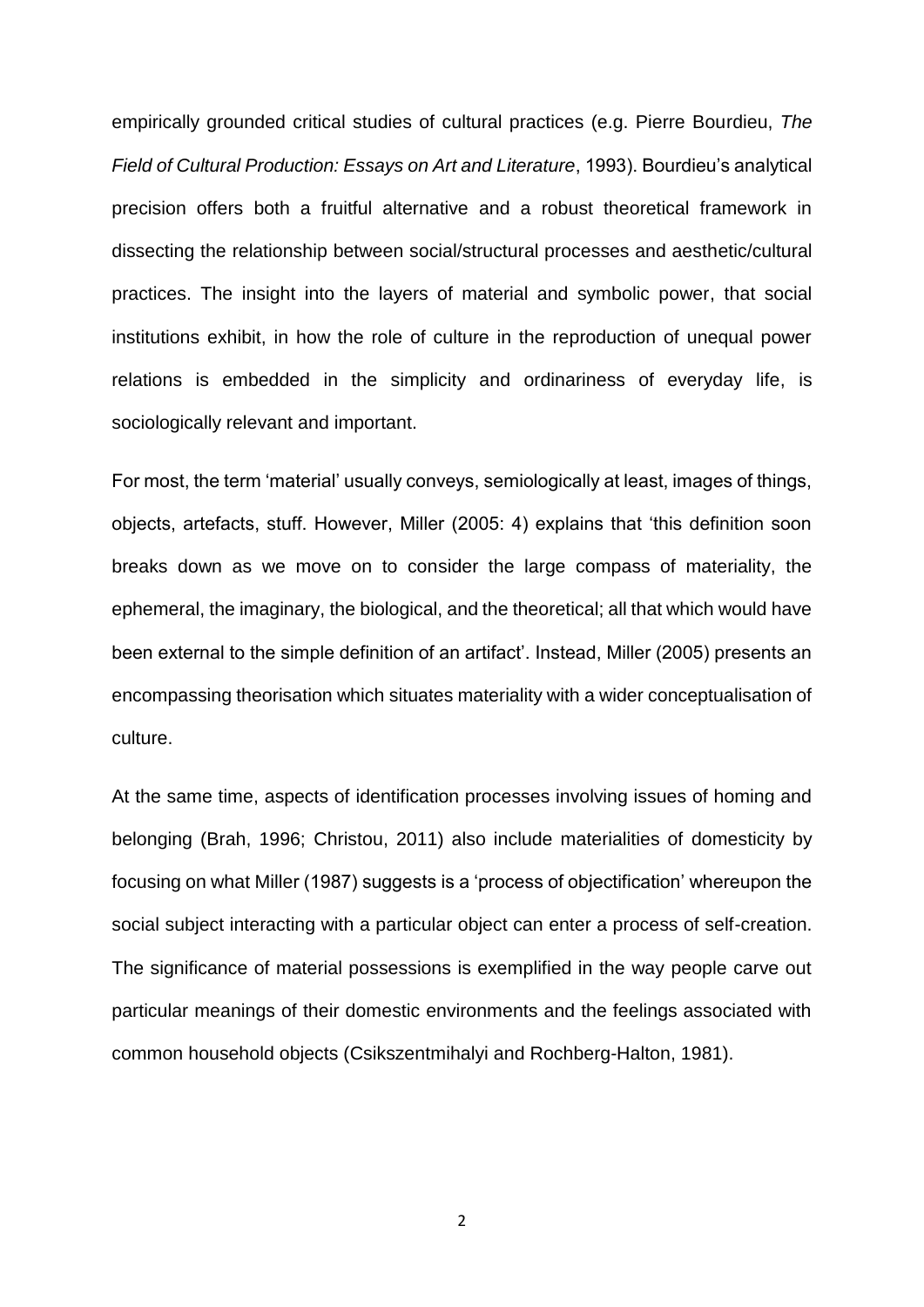Additionally, Basu and Coleman (2008) remind us that migration is grounded in objects, practices and relationships that mediate and create contexts of movement. With the ease of technology, migrants' means of performing trips home became faster, more affordable and more frequent (cf. Burrell, 2011). At the same time, the material culture of gift-giving in transnational mobilities gives impetus to both multigenerational perspectives and the cultural significance of ritualistic customs when women perform important empowering roles as 'gift agents' in the host and home countries, thus extending the concept of 'mobility practices' (e.g. Ali and Suleman, 2017).

While academic work (Miller, 1987; 2001) has been devoted to studies of material culture, objects, consumption and shopping, less attention has been given to the relationship between material culture and international migration. According to Ahmed (2010), objects trigger various emotions, symbolise feelings and things but also provide a means of making us happy. An object can become a 'happy object' if given by a loved one – the object itself can acquire affective value (Ahmed, 2010: 33). In their ethnographic study, Povrzanovic Frykman and Humbracht (2013) examine familiar objects owned by migrants in Sweden and point to their power of establishing palpable connections between people and places. Through objects, migrants attempt to achieve the sense of continuity and an ability to recreate 'home'. Hence objects in migrants' lives tell us about identity, memory, belonging, but also point to the extent of migrants' adaptation in their new destination.

Researchers note that migrant lives are furnished with products and objects which are carried on their return trips; objects that embody longing of people and places (Baldassar, 2008; Burrell, 2008; Dudley, 2011). Transnational relationships are embodied in the objects shuttled over the borders. Having different purposes, they can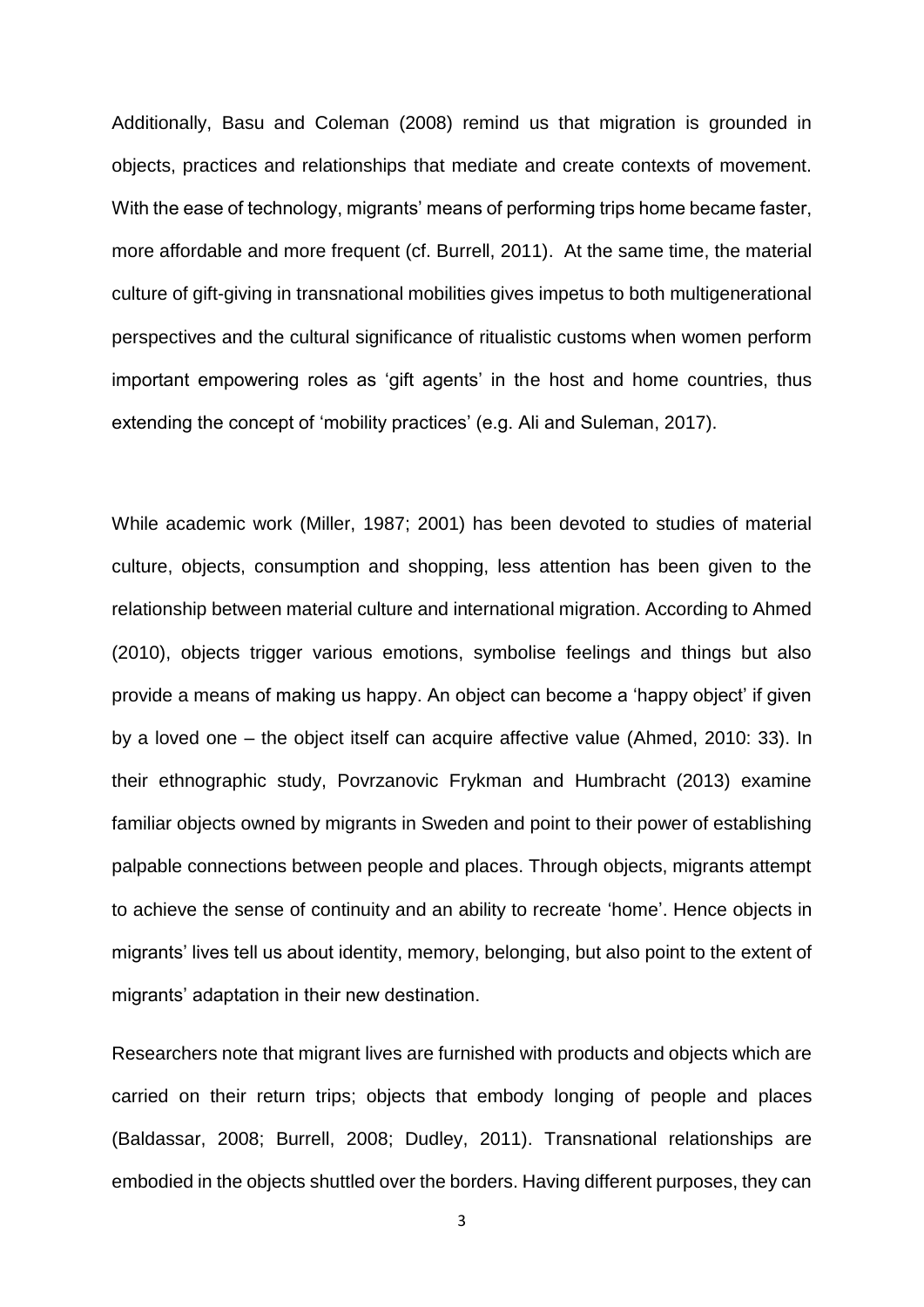be symbolic or nostalgic, holding memories of earlier experiences; gifts, home-made food, photos, letters, cards and memorabilia. By stocking up on their favourite ethnic food products, both home-made and commercially produced, migrants can feel 'homely' in the new destination (Rabikowska, 2010; Brown and Paszkiewicz, 2017).

Research by Baldassar (2008) on emotions of missing kin and longing for co-presence in transnational relationships indicates that migrants yearn to see, hear and touch their loved ones, but also crave the special foods, smells and tastes associated with family and places. Food contains highly emotional, narrative and mnemonic significance in family relationships (Abarca and Colby, 2016) and allows a migrant to feel continued belonging with the culture they left behind while transmitting that 'homely feeling' miles away from the ancestral homeland (Rabikowska, 2010). Being an irreplaceable part of migrants' life, ethnic food consumption is a coping mechanism and helps to create nostalgic memories of the homeland. Brown and Paszkiewicz (2017: 62) in their recent study of British Poles call the act of carrying food from the homeland during trips back 'bringing back a little bit of paradise'– food brought from home is a powerful symbol of comfort, heritage and health.

Despite the known importance of researching ethnic food and its evocation of cultural landscapes and homeland memories (Baldassar, 2008; Christou and King, 2010), the role of food carried from the countries of origin back to the new destination has been far less researched. This paper aims to contribute by focusing on empirical data regarding products of the soil, such as food produced in migrant homelands and transported back to the host society, but also encompasses soil related affective and culturally symbolic materialities such as plants and gardens, as well as other decorative objects transported from homelands. All these things, objects and cultural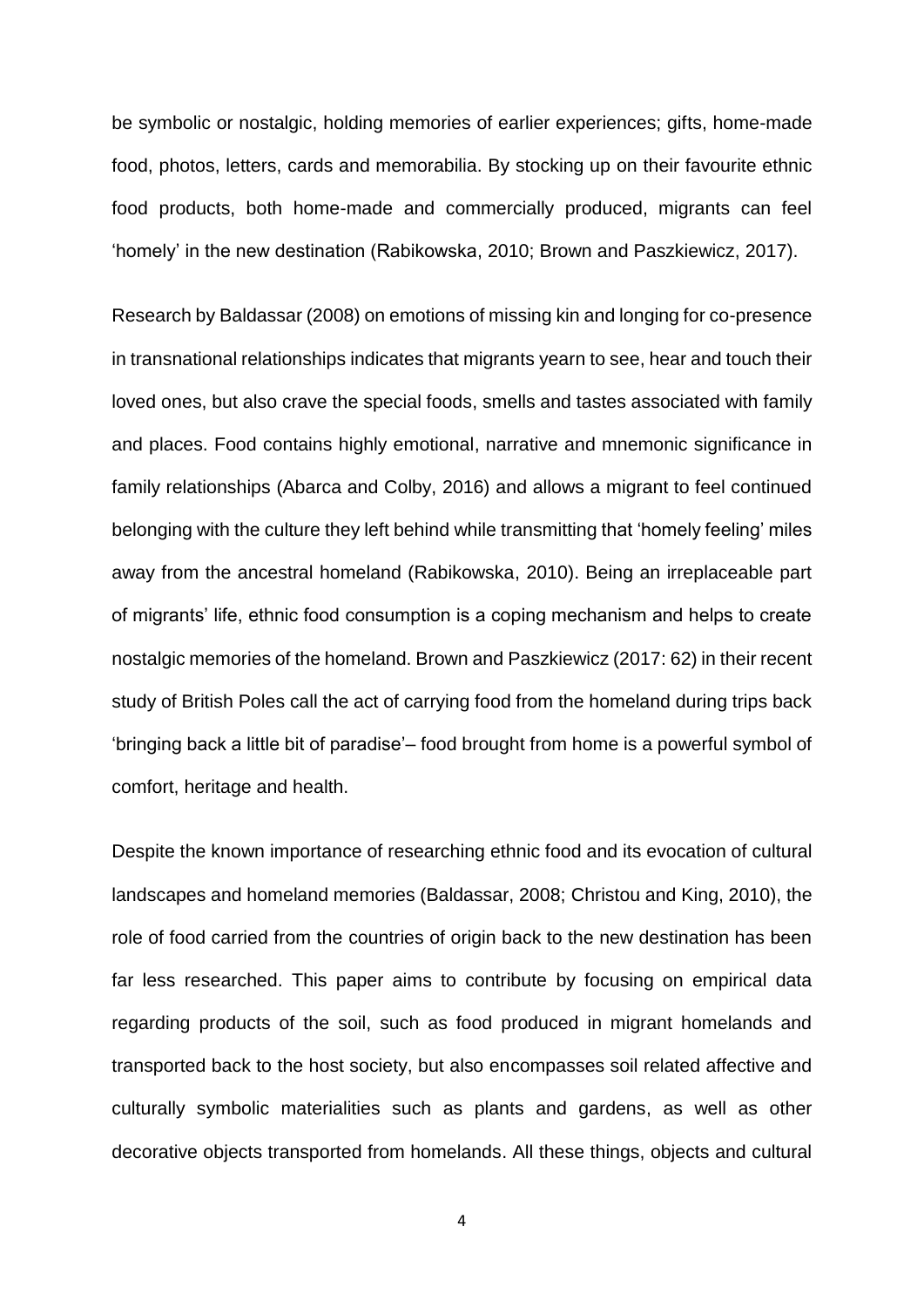materialities are understood along with social practice and family relations through an interpretive framework. They are situated in a theoretical framing of 'affective habitus' (Illouz, 2007; Reay, 2015) in stretching Bourdieu to a more holistic sociological account of affectively shaped gendered mobilities and cultural materialities. In terms of our definition of the term, we employ 'affective habitus' as an interpretive framework applied in the analysis of the meanings of objects as a *performative repertoire of practices imbued with affective connotations and shaped by the personal magnitude of things in the narratives of migrant lives*. We understand such processes as *acts of material consciousness which are embodied, emotional, performative and narrated accounts central to the notion of practice in everyday migrant lives*.

However, as with most conceptual framings, along with opportunities come limitations, and while 'affective habitus' offers utility in bridging things-feelings-people-place, (in the relationship of materiality with the emotional), we are also cautious of the scope for a more critical analysis of the complexities and ruptures of such with a range of power entanglements. That is, a more multi-dynamic and symbolic signification needs to incorporate a holistic analytic paradigm that also stresses the integral connection between the continuously changing practices, evolving, discovering, recreating, reinventing and infusing with the vitality of the personal lifestyle choices that (in this case middle class and highly skilled women) migrants make and the possible power resistances that the local constructions or limitations to cultural citizenship involve. The latter extends some of the practical re-memory leisure activities of migrants to actual re-membering work of being/becoming/belonging in the new host society. Here, we also remain attentive of Wacquant's (2016) recent 'concise genealogy and anatomy of habitus' where he underscores habitus as dynamic, multiscalar, multi-layered, displaying tension but not a self-sufficient mechanism for the generation of action.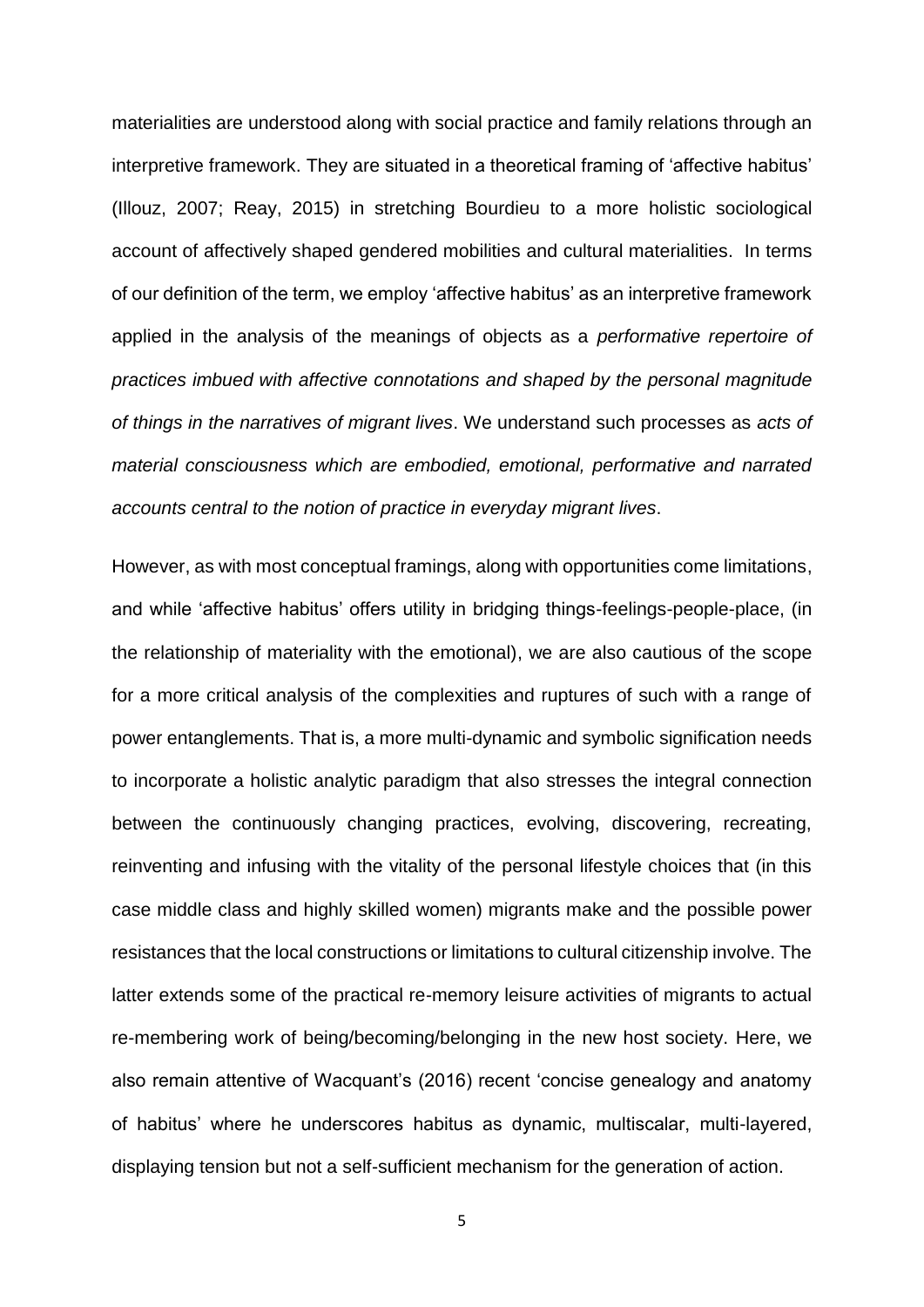Therefore, while affect and emotions continue to be salient concepts in psychosocial research, we find particular utility in the sociological context of applying 'affective habitus' as the conceptual framing. We apply this to examine how mediations of memory and women's actions related to homecoming visits can extend understandings of how migrants create agentic ways to settle in new social settings while making cultural accommodations. We further theorise below these conceptual terrains through a phenomenological approach to gendered migrancy and cultural materiality in everyday life.

### **Theoretical and Methodological Considerations: Exploring Im/mobilities, Materialities and Cultural Dynamics**

Women migrants are often called upon to make conscious strategic choices, to demonstrate resilience (Christou and Michail, 2015; Michail and Christou, 2016) and often construct their subjectivities in negotiating regulating practices and knowledges, transgressing and resisting fixed/ethnicised/gendered norms (Erel, 2009). Empirical insights (cf. Christou, 2006; Erel, 2009) have demonstrated that when migrant women as social agents become aware of the importance of transforming their lives (through migration, education, professionalisation, etc.) they can re-invent new identities based on new circumstances, changing social positions and relations.

Nevertheless, still in 2015, Espin and Dottolo proclaim that 'most published work on immigration does not focus on women *as women* or on the gendered processes that underlie the experience of migration. With very few exceptions, even when data about women and girls are presented, a gender analysis of the implications of these data tends to be absent' (italics in the original, p.1). This paper aims to make a modest contribution to a gendered analysis on migrant women *as women*, along with the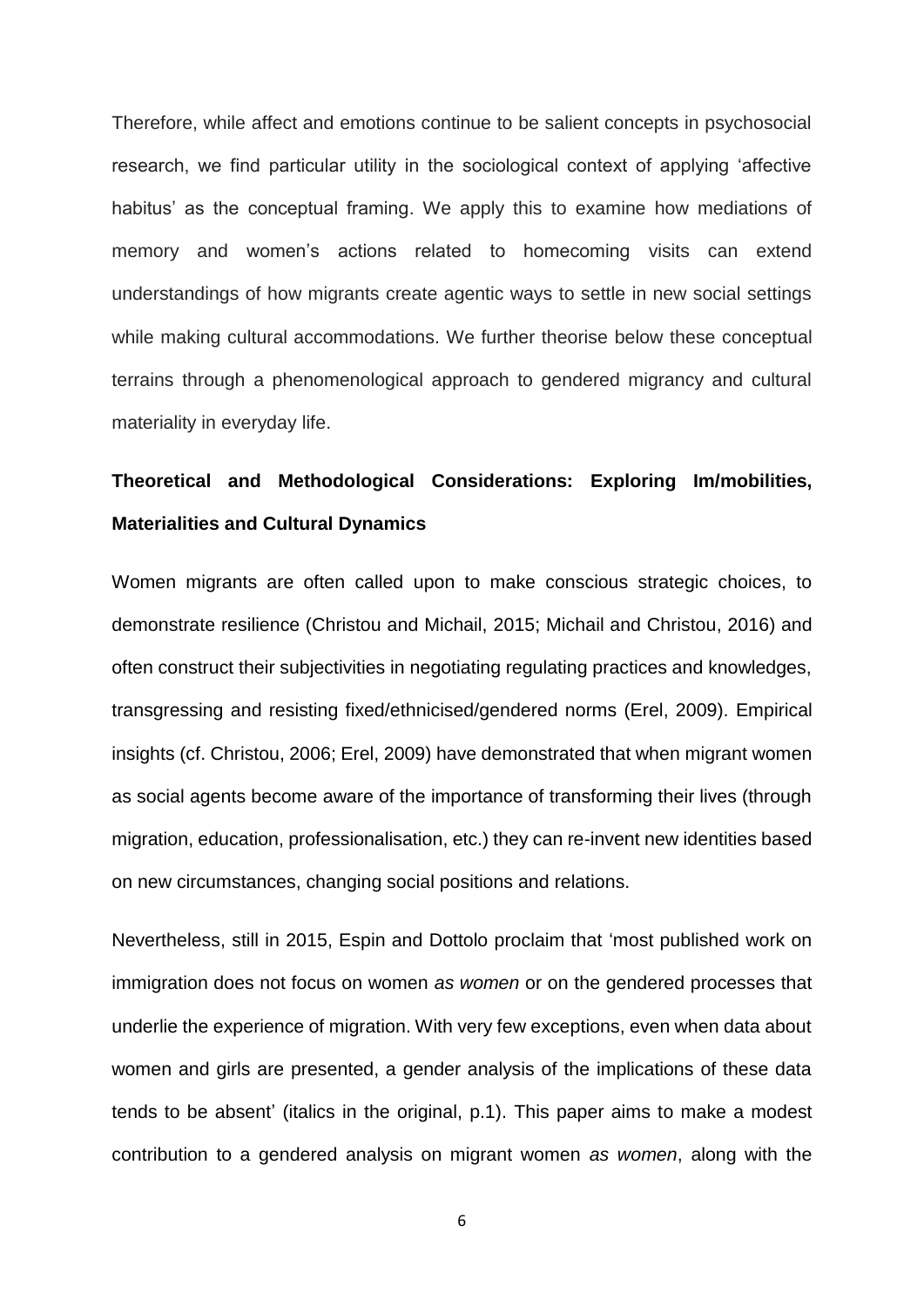emotional and gendered processes of cultural production in materially affective contexts of making a home 'away from home'.

We explore women migrants who perform visits home and carry objects that have value to them. Specifically, we examine which objects women carry from their homeland with them in understanding the significance of those objects in shaping a sense of homing and belonging in the new destination. We further analyse the meaning attached to these objects and emotions they trigger within the context of 'affective habitus' as we have defined earlier.

The empirical evidence we discuss in responding to the above research objectives draws on twenty in-depth interviews with migrant women employed in various highlyskilled professions (managers, architects, medical doctors) and were conducted in the Swiss city of Basel, home to an estimated 36 per cent of foreign-born population (Basel Statistical Office, 2017). Their jobs reflected prevalent sectors in which foreign highlyskilled professionals in the city of Basel are employed. At the time of the interviews, the participants were in age, between 23 and 46 years, and, eight of them were mothers. They all were of European nationality, originating from France, Germany, Great Britain, Greece, Hungary, Italy, Ireland, Lithuania, Poland and Spain. Although one of the researchers used personal connections to access some of the interviewees, others were approached using various social networking sites for newcomers in Basel as well as German language classes for architects (this is because many of the highlyskilled professionals employed in Switzerland work in English-speaking only environments and begin learning German after arrival). Before the interview took place, participants were informed about the purpose of the interview and ensured that pseudonyms would be used in order to maintain confidentiality. Interviews were conducted between April 2015 and September 2016, mostly in English, the language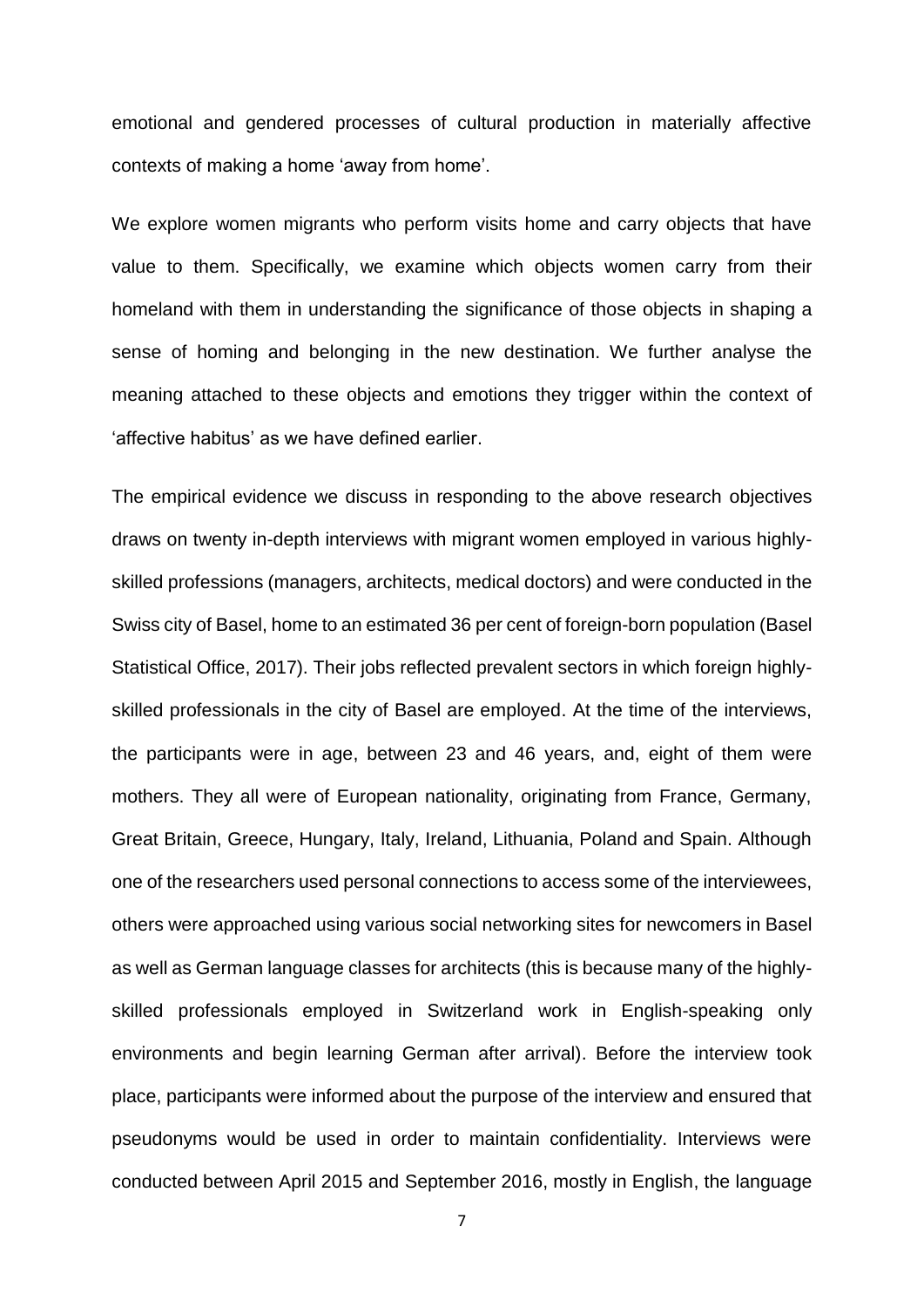used daily by all the respondents. They were held in a variety of locations, such as coffee shops, bars or by the river and also at participants' homes. All interviews, lasting on average an hour, were recorded, transcribed and thematically analysed. A semistructured interview format covered migrants' visits to and from the homeland, objects transported, the means of transport and overall maintenance of transnational relations.

With a focus on emotions and material culture, the recollection of traditional home country items, brought either by the migrants or their visitors from the homeland (personally or by post), featured strongly in all the interviews. Home possessions, such as libraries, lamps, coffee machines, plants and various ethnic food items were also shown to the researcher during those interviews which took place at participants' homes. Some of these items were displayed in central places, reflecting homing practices; notably, the large piece of jamón in Mariana's kitchen (Image 1), which, inevitably, became an important subject of the interview. It is interesting to note that a large food item took a central place in her kitchen; a comforting rather than an aesthetically pleasing object, in the home of two architects. This provided a depth and richness of phenomenological importance in capturing the lived experience of 'homing' in the 'affective habitus'; this time the kitchen reconfirmed a serenity of intimacy with the oversized piece of cured meat as a reminder of coziness and homing. The centrality of the location and display of the object in the kitchen is in line with our definition of 'affective habitus' with its performative repertoire of the practice and personal magnitude of the object which is infused with the affective meanings of consumption of the product reminiscent of feelings of homing, comfort and caring.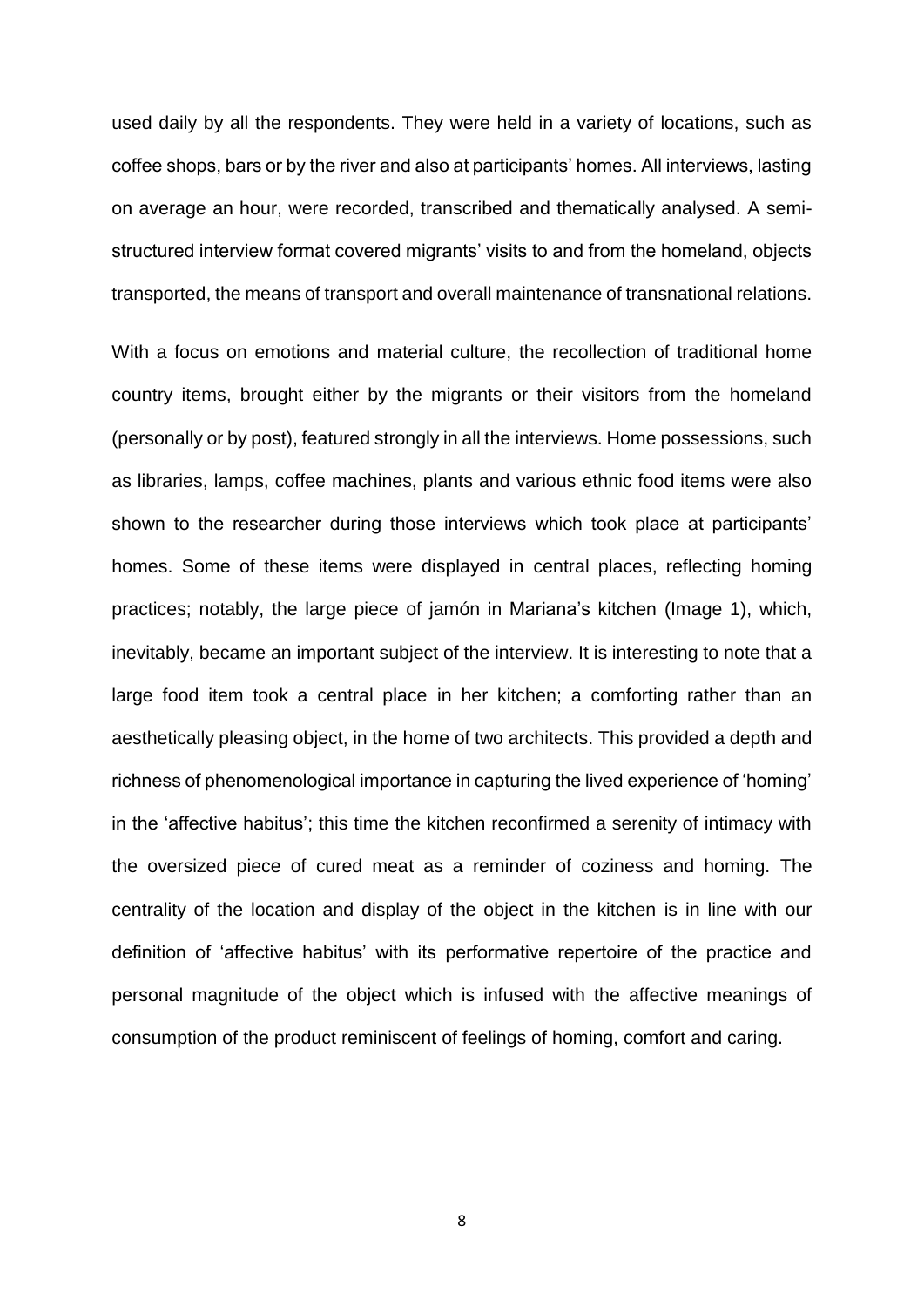At times, reflecting on food items and familiar objects triggered strong emotions, resulting in moments of great sadness. For example, for a woman who migrated from Ireland, reminiscing about long evenings spent with her parents and siblings in their childhood garden caused visible emotional pain during the interview conducted on a summer evening by the river Rhine. Recollecting the typical ethnic food items and home-made dishes from the homeland was associated with migrants' home country landscapes, roots and soil. Within the processes involved in international migration, beyond the physical act of crossing borders and states, there are additional multiple layers of mobilities inclusive of those of the impact of homeland visiting trips and the significance of bringing back objects. Airplanes, cars, coaches and trains were important ways in transporting the meaningful objects from the homeland.

As will be shown in Mariana's extract that follows further on, limited baggage allowance impacted on her traditional Spanish food consumption, while travelling through northern Greece, carrying a suitcase with Greek tomatoes grown by Georgia's parents, triggered embarrassment when questioned of this practice during the interview. Discussing meaningful objects from the homeland evoked sadness, nostalgia and longing for parents, siblings and close friends as well as places. These narrations effectively construct an 'affective habitus' in the interviewees' new destinations through the very act of telling material culture stories. We understand these stories as saturated by 'affective habitus'; emplaced within and enacted through the processes of acts of narrations of material consciousness. Such narrative accounts are also permeated by layers of embodied, emotional and culturally performative notions of the significance of objects in the women's lives. At the same time, we find gendered implications in such narrations, given that women are often associated with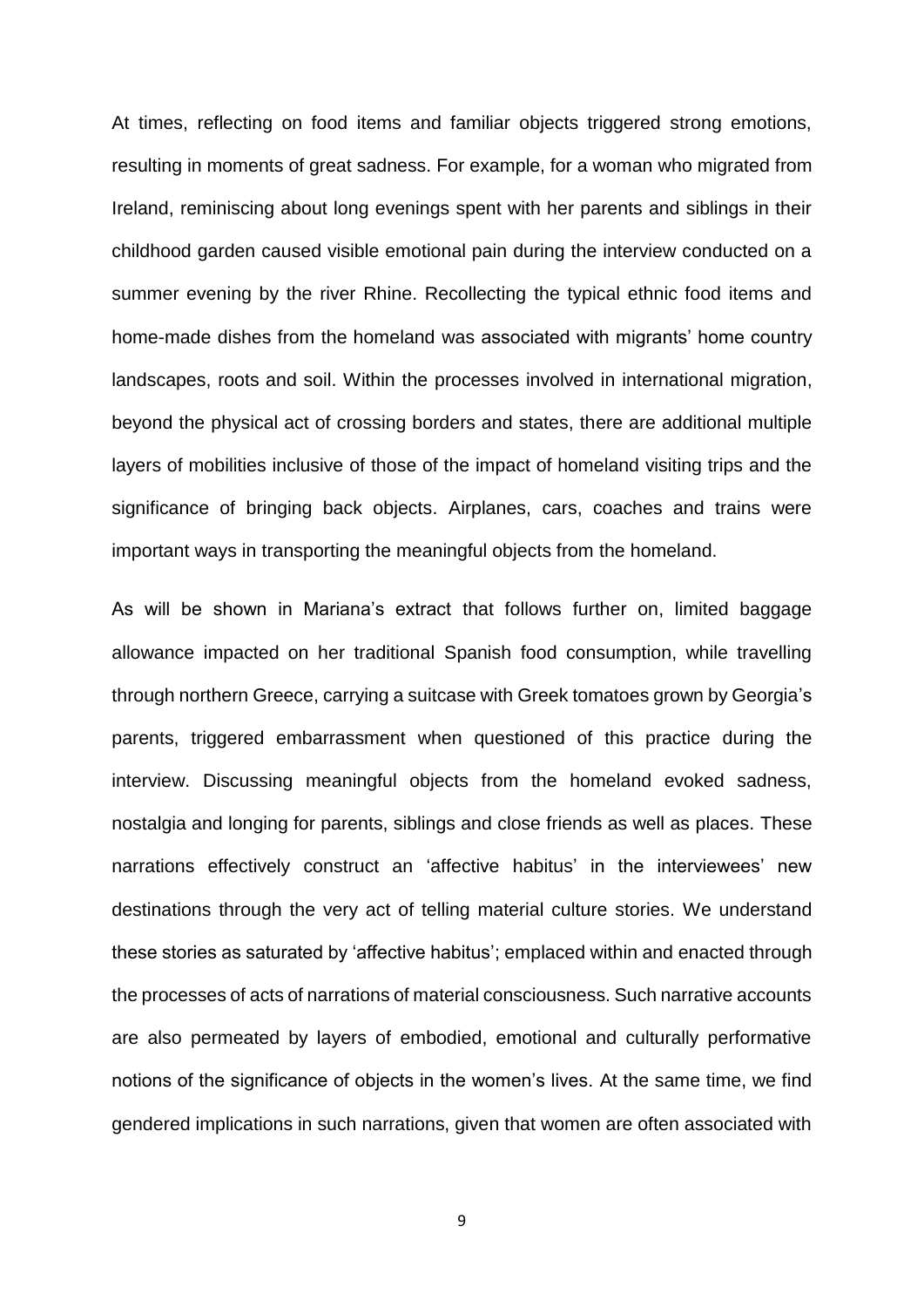creating domesticity and homing through belonging, associated with familiar foods, objects and ethnic practices.

While material objects and the interconnected impact of materialities and emotionalities on the transnational lives of women migrants were central to the project in exploring notions of homing and belonging, nevertheless, we did not impose the methodological fixity of place in terms of where participants felt comfortable in holding the interviews. That is, while we acknowledge a possible limitation of not conducting all interviews in participant homes where we could allow for a rigidly focused discussion on objects brought from the homeland, and, in their physical emplacement in the destination residence, it is the latter, the rigidity of spatio-temporal interaction with the participants that we did not want to privilege.

Rather, we wanted mnemonic and storied accounts of the meanings of material culture to become a vehicle for the participants to narrate cultural production in the very experience of narration. It is what Becker and Quasthoff (2004: 1) refer to when indicating that 'narrating is not only to be seen as verbalizing a past event by making use of the structural possibilities of language. Rather this process of verbalization is intricately interwoven with the interactive interdependencies of storytelling within the local context. Telling a story demands a certain kind of context and in itself establishes a particular interactive reality'. It is those interactive subjectivities as an outcome of *object-subject-affective* encounter that we sought to analyse and present through a discussion of our findings.

Finally, as discussed earlier, a conceptualisation of the 'affective habitus' (cf. Illouz, 2007; Reay, 2015) was pivotal in both the research design and the analytical phase of the data collected. In the definition we have offered earlier, we found much inspiration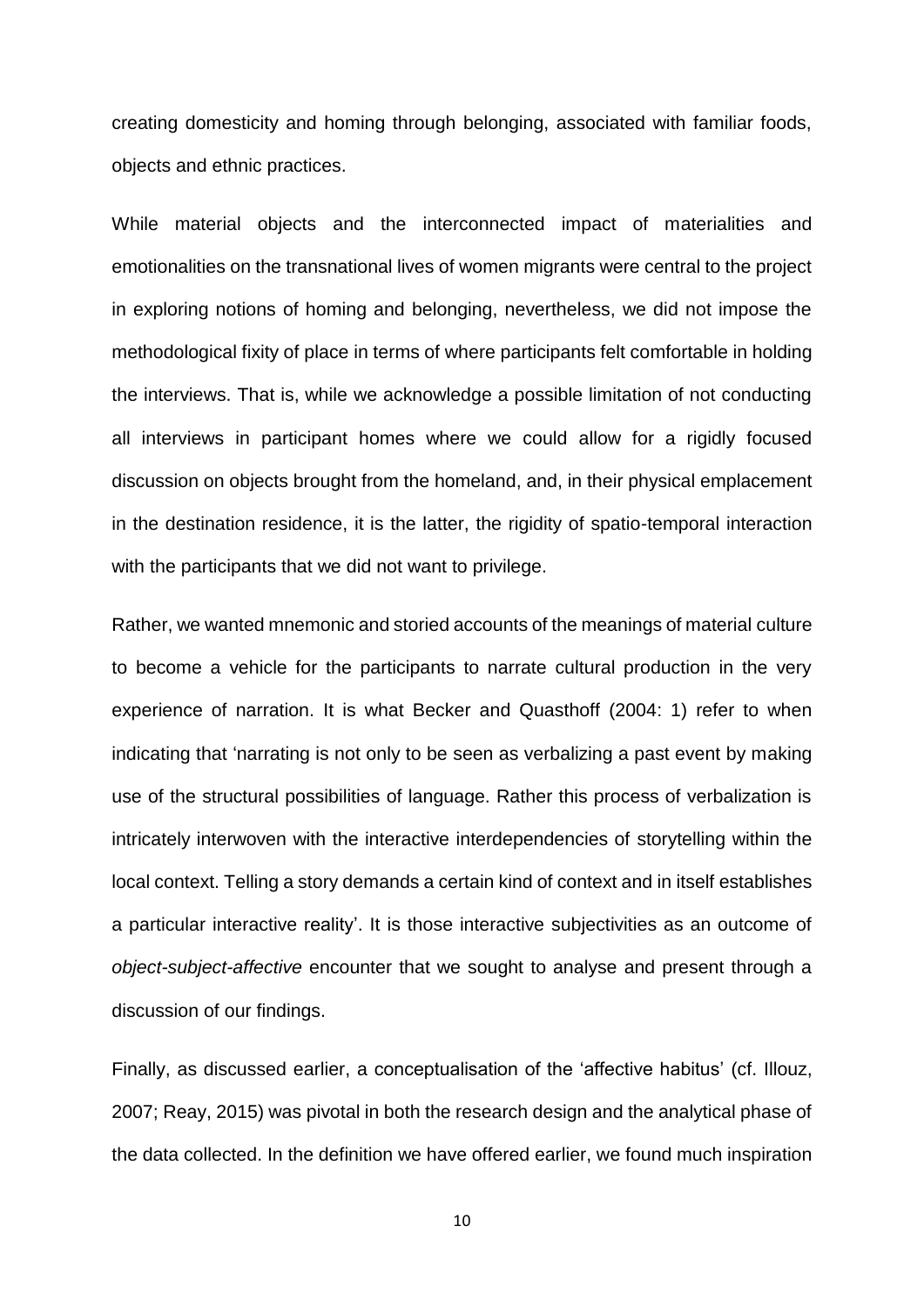in 'Bourdieu with feelings' (Reay, 2015) to extend habitus to the psychosocial realm. It was theoretically refreshing to follow this conceptual journey into the affective aspects of living in discovering a richer understanding of how externalities of social structures are experientially mediated through internalities of emotional spheres. In our research, we find that the dispositions of affectivity unfold in a context of habitus underpinned by a tapestry of memory, kinship and materiality, all stimulated by a process of adaptation to the new destination.

We follow the recognition of emotion beyond a psychological one, to a cultural and social entity, in its capacity to enact definitions of personhood through concrete socioculturally defined relationships (cf. Illouz, 2007) in everyday life interactions. According to Eva Illouz (2007: 3), the cultural meanings of emotions through social relations are in a context of compact compression because they 'are deeply internalized and unreflexive aspects of action'. The latter, however, is precisely due to emotions being saturated by culture and society, thus, by extension linked to fundamental sociocultural entities such as objects, things, stuff that are integral to our ordinary lives. As one of the 'least reflexive aspects of habitus' and the most 'embodied forms of cultural capital', emotional habitus is cultural in its style, tonality, attitudes and social in that it is made and transformed through social interaction (Illouz, 2007: 66).

In the next section we delve into the empirical findings that extend sociologies of migration and sociologies of everyday life by bringing the concept of 'affective habitus' to bear on the field of the phenomenology of material culture. We unpack how emotions triggered by objects shape settling practices in host societies. The analysis centres on pathways of cultural production as they unfold through memories, objects and experiential return visits. We find sociological depth in applying 'affective habitus' as the conceptual framing to examine how mediations of memory and emotions can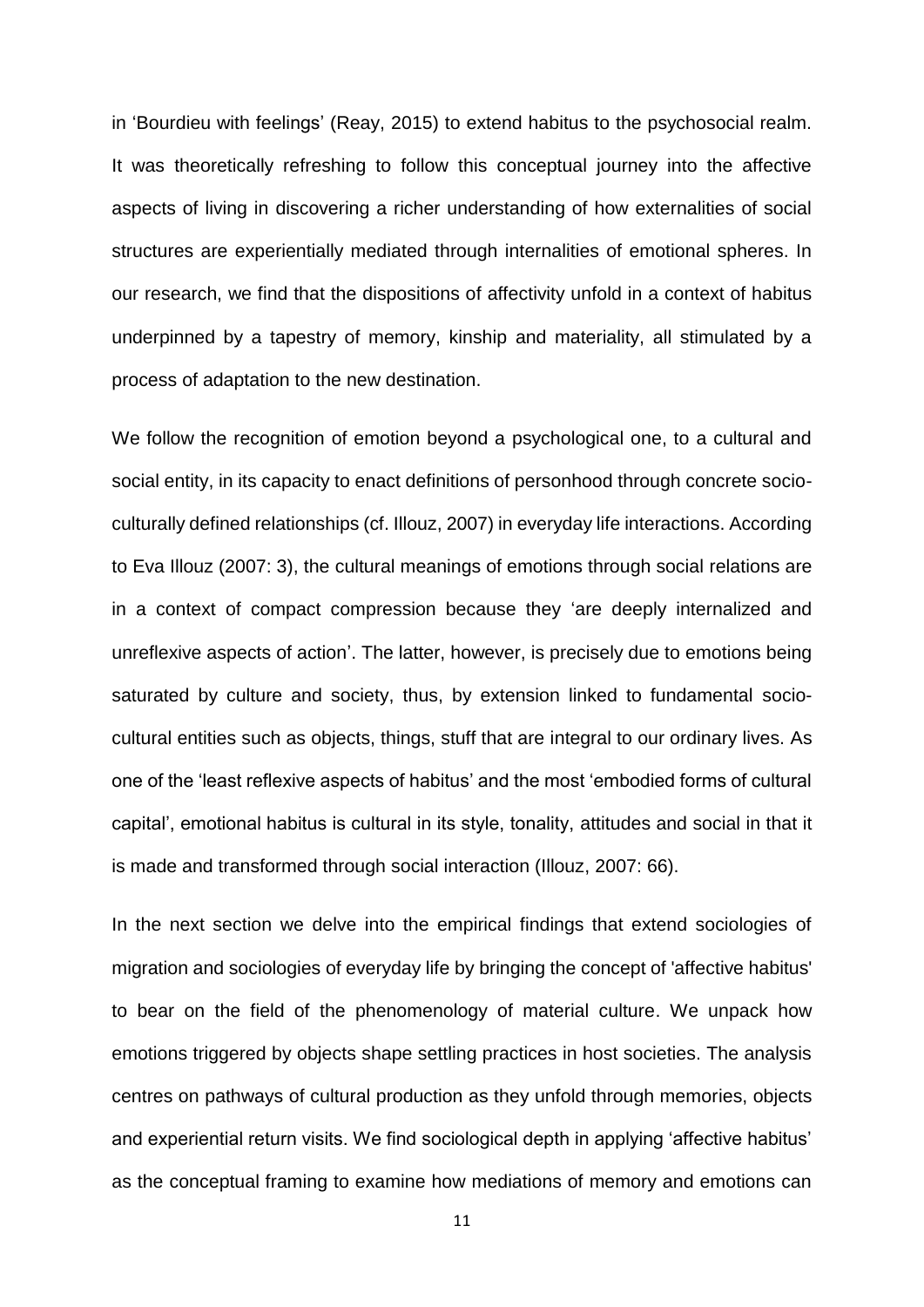extend understandings of how women migrants create agentic ways to settle in new host societies while making cultural accommodations. We theorise the conceptual terrain of 'affective habitus' through a phenomenological approach to gendered migrancy and cultural materiality in everyday life.

## **Affective Habitus in Products of the Soil: Meaning Making in Mobilities of Cultural Materialities**

Homeland nature, gardens, landscapes and food strongly featured in all the interviews conducted with migrant women. Often, products of the homeland soil carry an emphatic phenomenology of being regarded as 'authentic' and 'genuine' of ethnic roots, in a literal manifestation from the earth to ethnicity. As such, they are carried across borders by migrants as symbolic groundings in new 'diasporic routes' (cf. Christou and King, 2010). For women migrants, in their roles as mothers, the symbolism extends to their responsibility as 'biological producers of the nation' (cf. Yuval Davis, 1997), and, in their caring roles creating a homing context for offspring.

The affectivity of such a habitus is integral to the socialisation of the next generation, and, the significance of homeland 'stuff' becomes a major component of the process. Indeed, in the case of our participants, large amounts of traditional and familiar foodstuff, termed simply as '*different'* than in Switzerland, were carried transnationally by various means of transport: uncomfortable journey by bus, relaxing train, car, *Mittfarengalagen* (a German practice of car sharing) and quick trips by air. Each of these journeys provided different opportunities and barriers for transporting goods from the homeland; goods that conveyed a sense of safety, love, health and parents' personal efforts. Memories of people and places related to familiar landscapes from the homeland were repeatedly brought up during interviews. The garden was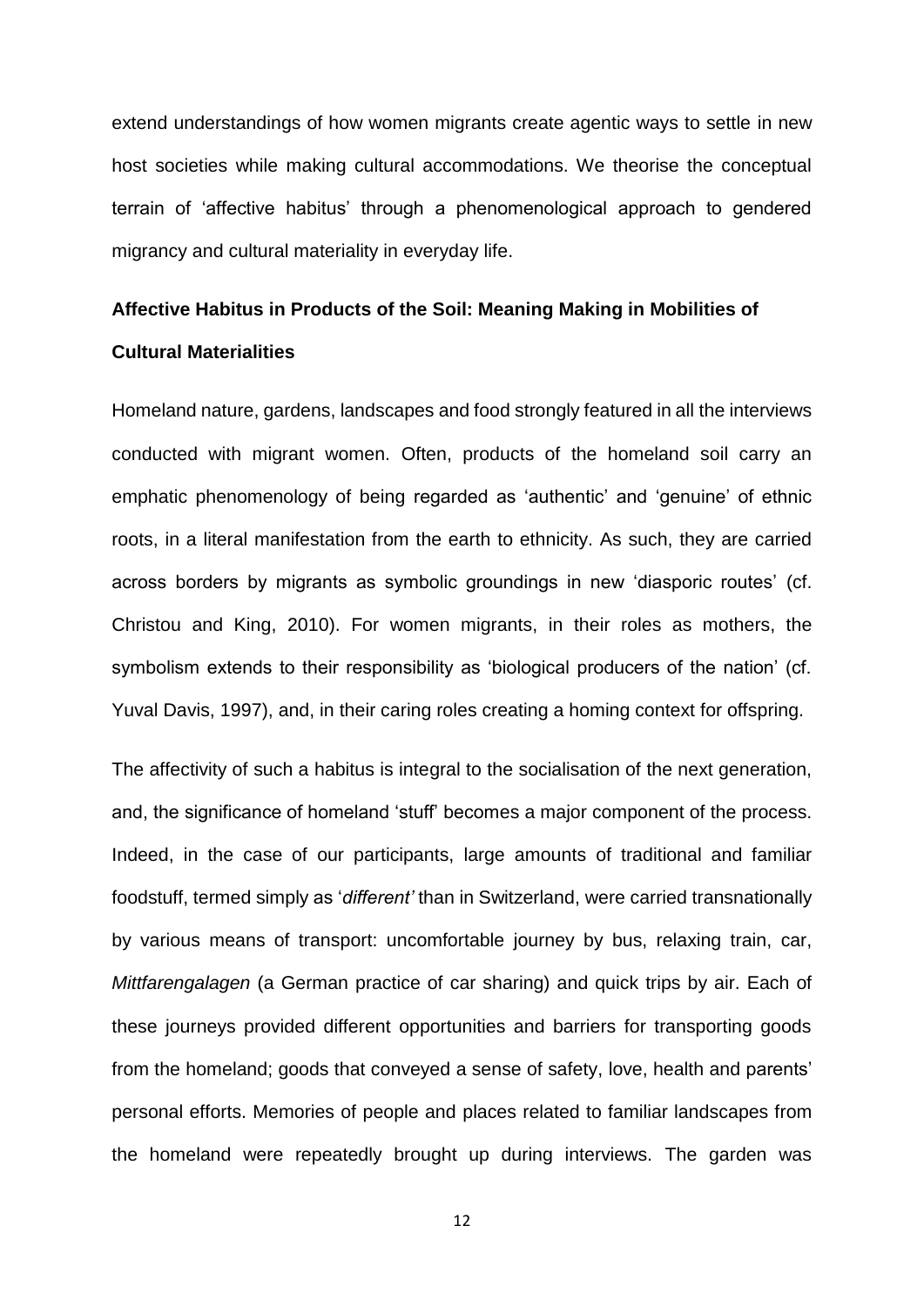significant for women recalling their visits home or planning next trips. A teacher who migrated from France was imagining her next holiday in her parents' French house with her own young family and other family members. Not a house but a garden featured strongly as a busy centre of family events; long meals, conversations, playing, learning and relaxation:

*The garden is quite important and there will be other children, the cousins. In the garden we eat. (…) And now there is a veranda, so I don't know whether this is going to change. If it is very hot, the children will play with the water a bit. My father wanted to build a little house for the children to play, in the garden. Last year he built an insect's hotel with his grandson. (…) So they had a project together. My sister lives in Paris and they don't have a garden so for the little boy, he is 3, it is nice to be outside in the garden. They don't need much to play. Also, there is a hammock, we stay there and talk. (Audrey, French, Teacher, 40 years old, mother of 6 month old boy, living with British partner)*

Recalling the garden – a space of happy family life, both past and imagined, but also

tranquillity and reflection, at times provoked troubled thoughts and nostalgia. The memory of her parents' garden was a reoccurring theme, discussed intensively by another participant, Shannon. The interview setting, an outdoor place by the river Rhine on a summer evening, triggered nostalgic emotions in Shannon: sadness and longing for her parents. For the woman who was born and raised in Ireland, visits home were associated with leisure time in the childhood garden with her parents and siblings in Dublin. Recalling those happy moments triggered thoughts on returning home:

*I was kind of homesick, around three weeks ago. I missed like this summer atmosphere at home. You know, all my memories of summer, just being in the garden, and being outside and doing different things with my family. So I just spontaneously booked the flight. (…) My parents have a lovely garden, so beautiful and in the summer you can sit out, and evenings are much longer in Ireland, because it is further north, even if it is colder, I still sit with my coat on, and we sit outside, and my parents have a dog and I miss that also. I think I just miss home. It is probably all related to family experiences. It is just the essence of childhood, the essence of growing up, what was familiar to you then, what makes you feel safe and comfortable. It is all there. I am thinking of moving home. (Shannon, Irish, Pharmaceutical Company, 31 years old, living with Italian partner)*

In both Audrey's and Shannon's recollections the garden seemed to feature not only

as a magnet of joy for the children but also triggered happy moments of their childhood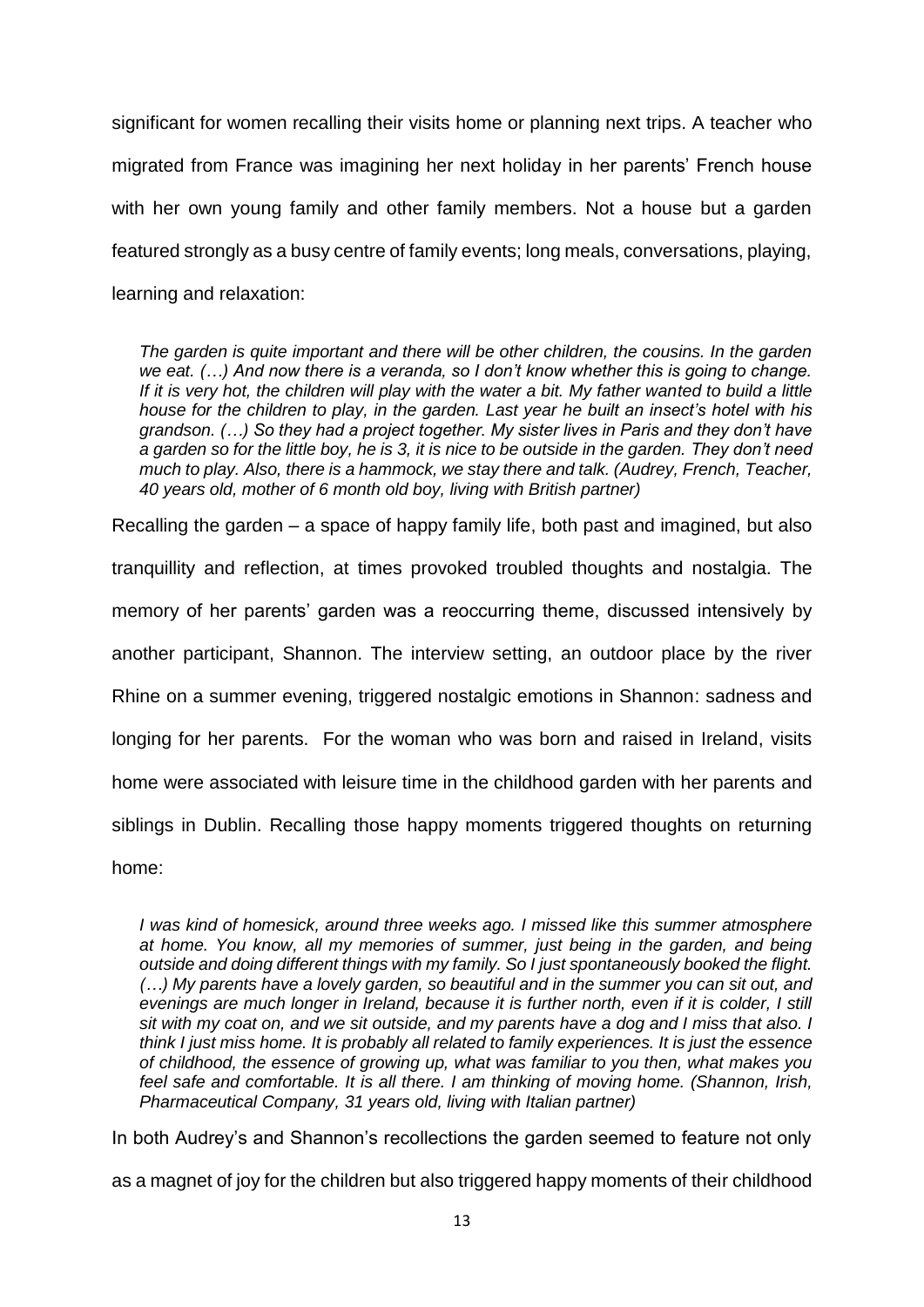experiences in that very same garden which embraced familiarity, safety, warmth and comfort. Often such visits express a strong desire to reconnect with the places that comprised the landscape of people's childhood (cf. Burger, 2011). The motivation lies behind the need to make affective links between the past and the present, between values and principles taught as children and current new norms during adult migrant lives, and, to create new emotional bonds between former homes and new homes. We understand these processes as steps into the pathway of the *affective habitus* where objects become channels of emotion and material culture a conduit to adaptation in the host society. While the time spent in the garden was often recalled and longed for, the garden featured in the narratives also in relation to working with the soil. Connected to parents' care and mundane labour in which their own fruits and vegetables are grown, the fruits of the garden symbolised evidence of love and care. Encouraged by parents, fruits and vegetables were carried transnationally to Basel, as one of such typical quotes below emphasises. In Julia's account below, the motherdaughter relationship is further accentuated by food:

*I bring the food from my mother. Yeah, that is very important. And often, at the end, I have some complaints from my mother: 'take this, take that'. (…) Because my parents have a garden and they are very proud of it. I go home with luggage that is half empty and it is full when I go (back to my) home. My parents grew up in Poland, so kopytka (potato dumpling) (laughter) and fricadell (pork meat meal). I really like them. My mother can only do them; I can't make them. Some cake. And then my mother will cook some schnitzel; she knows I like that. And fresh food from the garden. (Julia, German, Medical Doctor, 35 years old, single mother of 4 year old Tomas)* 

Products from the garden and home-made dishes, prepared often via slow-cooking, are given by parents. While the products from the gardens were frequently transported by train between neighbouring countries, from Germany and France to Switzerland, distance seemed to make no difference. Georgia, a dentist who migrated from Greece, appeared rather embarrassed during the interview when listing all the items brought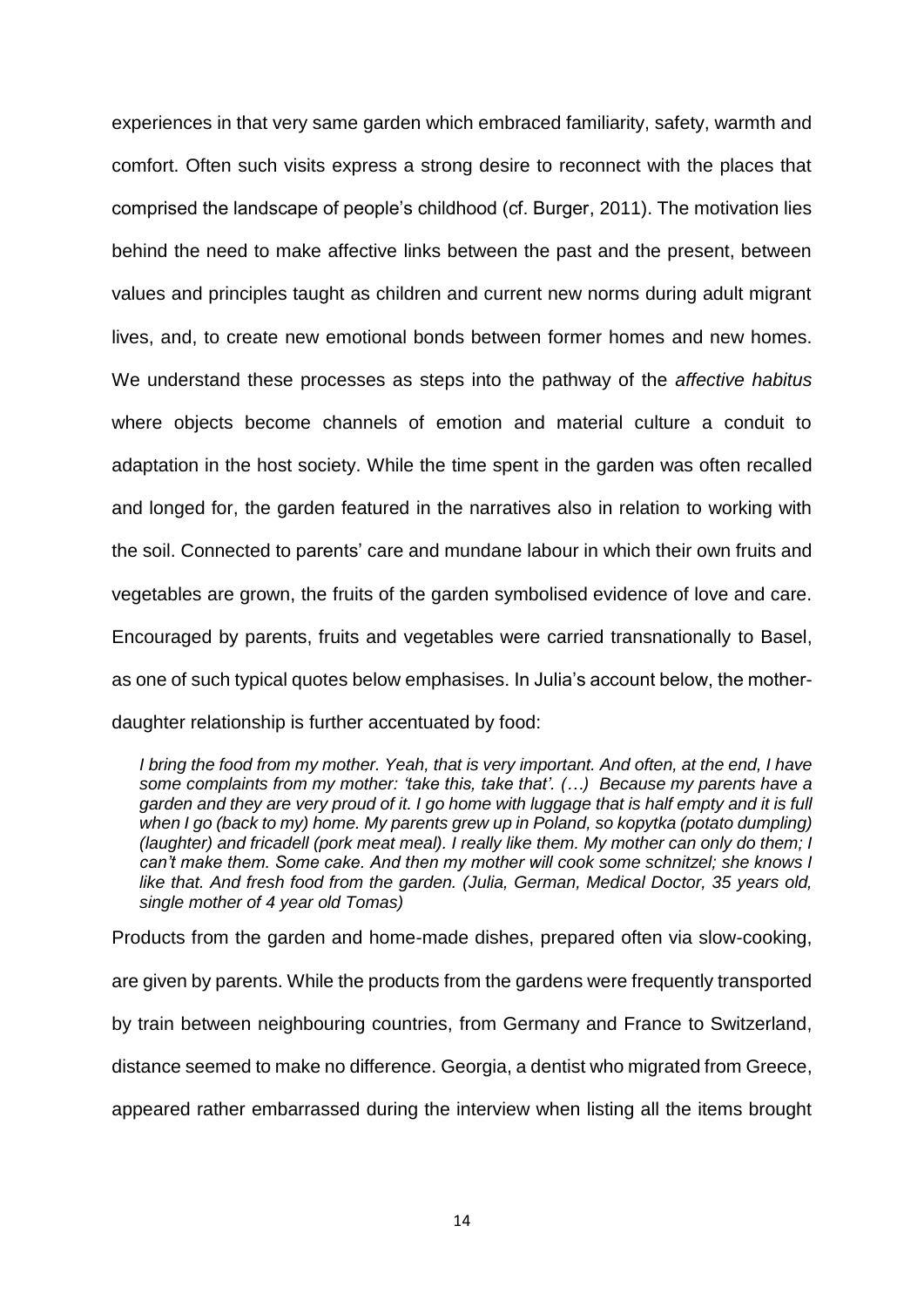all the way from Greece by her parents visiting her in Basel, including home grown tomatoes:

*Earlier on they also wanted to bring some vegetables because they grow their own, but I mean, it is not necessary any more. It is very nice but you can get it here. Oil and olives are quite special to me but other things are not necessary to carry. Of course the tomatoes taste completely different but bringing tomatoes from Greece to Switzerland is…. (Georgia, Greek, Dentist, 33 years old, single)* 

Travelling between her Greek village in Northern Greece and Basel is a long and

tiresome journey, involving a short flight and a long journey by coach through mainland

Greece. Despite that huge effort put in travelling, Georgia carries familiar food items

personally made by her family members. This time, the gendered (traditional) food

production involves generations, as in addition to the mother above, the grandmother

below also figures in the affective link between memory/migration and food/family.

*Actually I bring oil because my family makes their own, they have olive trees and some thako - it is a special bread, they have it in Crete and you eat it with oil and it becomes soft. And you don't find it here. Some years ago I was also bringing feta with me because my grandmother was making it herself but now she is too old and she doesn't make it. Most of the things you can find them here but it is not the same.* 

In other studies (Christou and King, 2010) addressing issues related to migrant transnational visits, the volume of products of the soil were transported in cars crossing borders, Georgia however, carries the foodstuff herself, despite the long uneasy journey by plane and coach across the country. Possibly, the complex experience of making the long journey gives even more weight to the symbolic meaning of the home foodstuff and its appreciation of consuming it when in Basel. Kristina, an architect who migrated from Hungary, mentioned the special effort that is needed to safely transport goods with short expiry dates between countries. *'Specialties, like meat, salami, milk products like turo-rudi' (type of cottage cheese which can be sweet or savoury)* needed ice cubes and special wrapping paper. Any effort involved in purchasing and packaging the foodstuff was clearly worthwhile.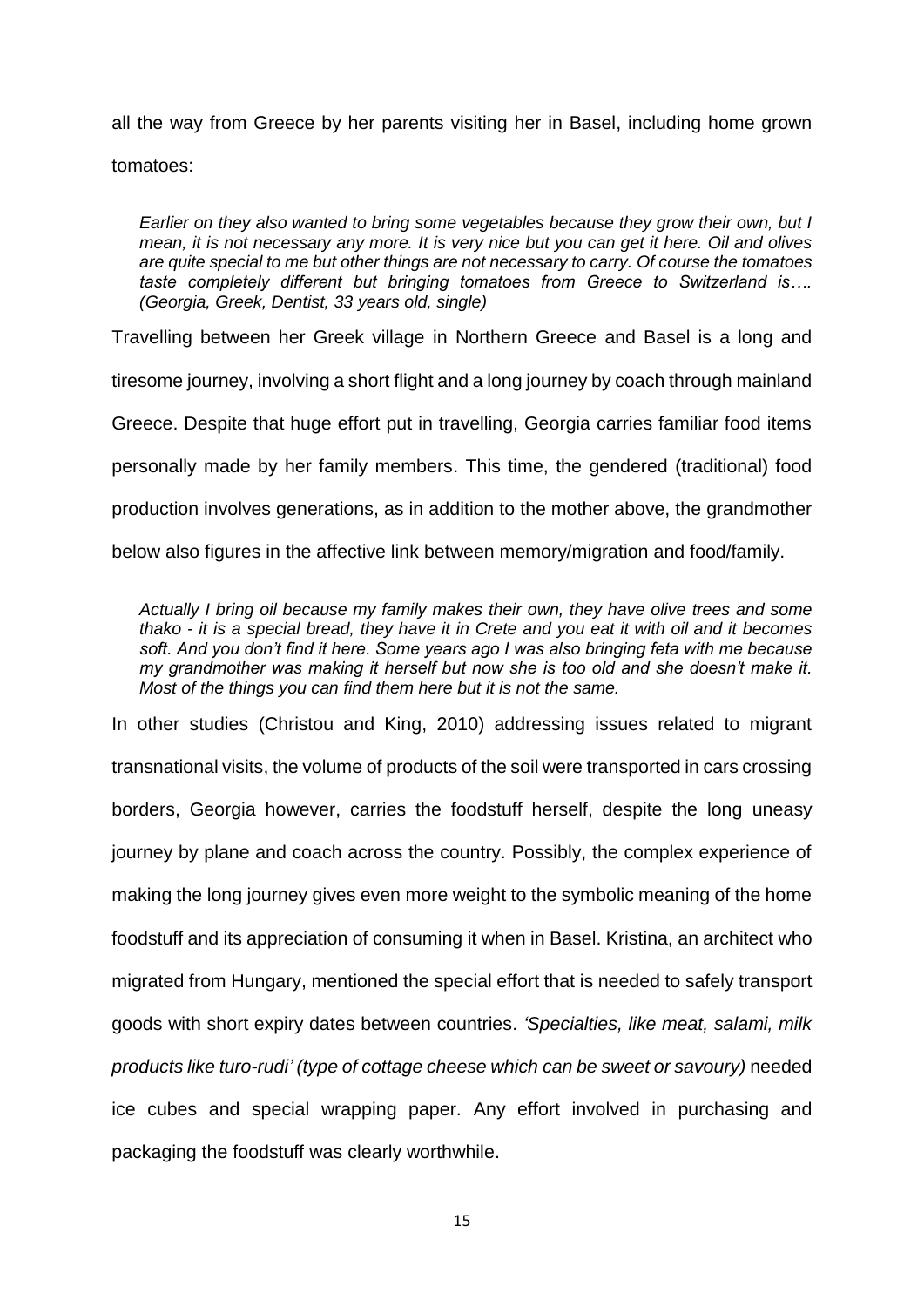In the narrative of Sofia, another participant from Greece, 'products of the soil' were regularly transported to-and-fro. Again, the mother in this case makes most of the sweets but there are other foods brought as well:

*What I always bring is olive oil and olives. And then I can bring some sweets my mother*  does, like jams. I can have some kind of beans that they make in Greece. I can bring *some, even that I don't always cook, I may throw it away after a while (laughs). I don't bring so much. I know of other people who will bring so many things, like moving them from a supermarket. Because the olive comes from my cousin in the South of Greece, and then my parents buy 30 kg of it, I think it is a different taste, this olive oil. My mother would make cookies, and comfiture or these fruits – sweets we eat with yoghurt. There was a time at the beginning when my parents were bringing meat, but not anymore. Sometime maybe I can bring sausages, as they come from this particular area. (Sofia, Greek, 36 years old, Pharmaceutical company, single)* 

It is interesting to note that Sofia emphasises how little she or her parents bring from Greece to Switzerland, despite the long list of items described in her narrative, from meat, beans, olives to home-made sweets. Checking the availability of the familiar items in the proximity of her new home or even making full use of the products brought seem to be unnecessary. Perhaps it is the sole act of transporting the food items and stocking up the favourite products that is significant, a practice that contributes to the sense of homing. In that context, it is indeed the *significance of things* that matters because materiality becomes the salient transmitter of cultural belonging.

Such ethnic foodstuff, traditional and home-made, is called 'the basics' by Manuela who migrated from Spain, justifying the need to be carried between countries. In a repetitively gendered way, Manuela's mother prepares such 'basics' which remarkably consist of about half a dozen 'things' transported after each homecoming visit. Although the list is indicative of a methodical collection of flavours and food categories, this is perceived in sheer simplicity as 'basic' for the return.

*I bring chorizo (…) and maybe some jamón and some cheese. Only basics, these kinds of stuff you cannot find here, the cheese is manchego, so the Spanish cheese, very tasty one, and maybe olive oil, so really like the basics, the other things I can find*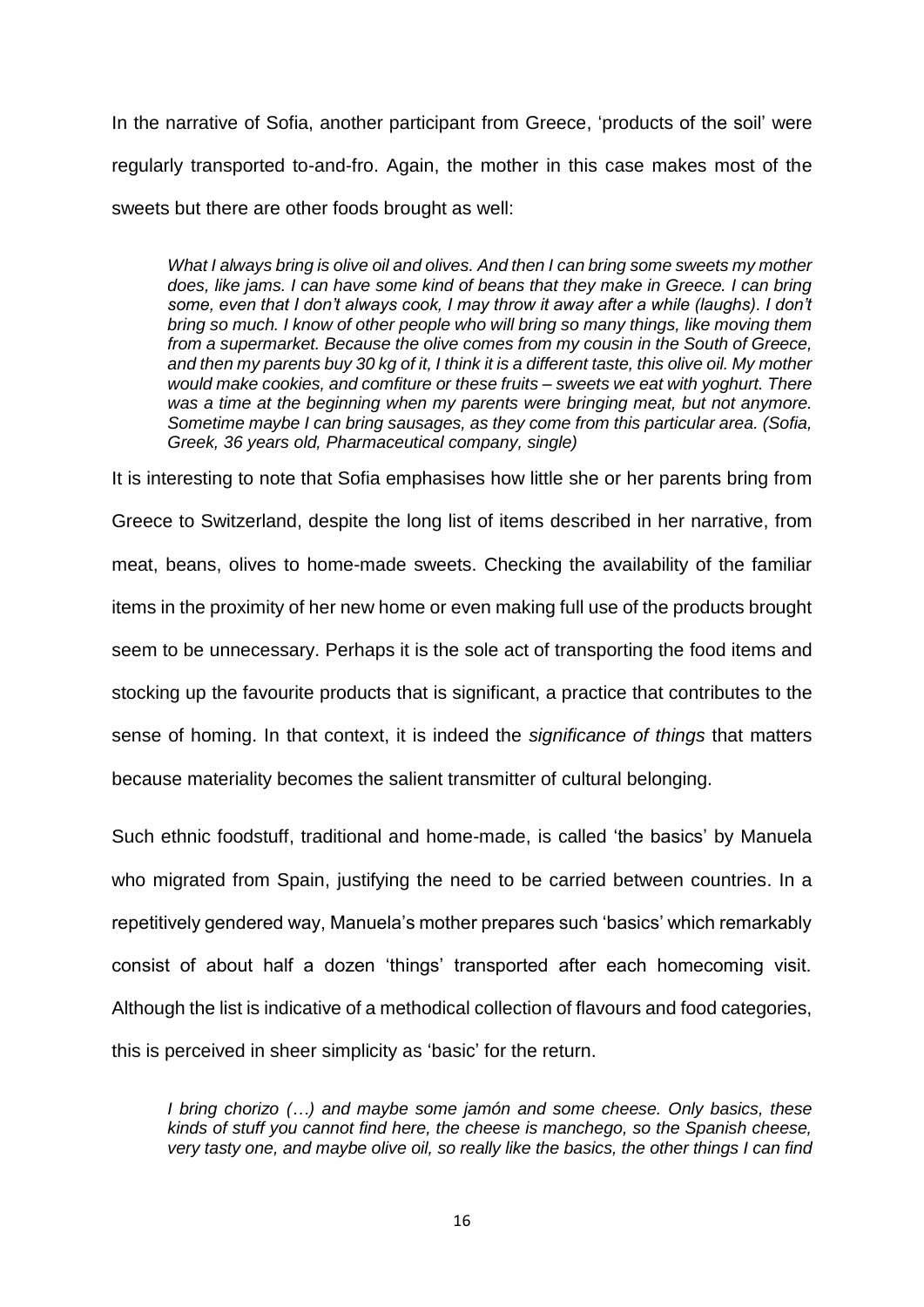*here. (Manuela, Spanish, Head of Construction site, 33 years old, living with Spanish partner)*

All participants spoke about carrying food from the homeland – a reminder of being at home, of the happy years of childhood (Brown and Paszkiewicz, 2017). Food of special smell and flavour that '*tastes different' or 'completely different'* – words echoed by all women, was the reason for moving it across national borders. More importantly, fruits of the parents' labour – vegetables, cheese and alcohol were the meaningful items that travelled in between places. Home-made or regional foods such as olive oil from Greece and Spain, bread, meat, sausages, cheese, honey, wild tea from a nearby forest, alcohol and home-made dishes by parents and other close family members were key food items. Mariana's quote below demonstrates the sheer scale of the food carried transnationally:

*Half of my luggage usually (is food). Dry sausages, dry ham. (…) I mean my luggage usually has ten kilos of jamón and chorizo! It does not take me long to buy, I just go to a shop and find it. Now, when I think about it, yes, it is true! Yes I bring a lot... Last time we went home, in the summer, so we only had hand luggage. Half of the suitcase occupied clothes for me and Anna and half was food. (…). They stop me at the border sometimes. They say: 'can you open that'? I say: 'is there a problem?' (making funny voice) 'But where are you going? You don't have all these things there?' And I say: 'No I am going to Switzerland, and they don't have these things, and if they do, it is ten times more expensive.' I travel with Easyjet. Yes, I do squeeze all these things!*

Flying with Easyjet, a low-cost carrier with restrictive baggage allowance did not stop Mariana from purchasing large amounts of foods from Spain, prioritising food over other domestic goods. During the interview, we sat in Mariana's kitchen, while the mentioned jamón brought from the homeland, was placed in a central location of the kitchen. Food, in this case its sensory impact, seeing and smelling the meat, evoked the familiar emotions associated with home, warmth and safety. Despite some humour in the above extract, Mariana expressed a great sadness while recalling experiences of carrying food from her homeland. Speaking of familiar food triggered memories associated with people and places (Baldassar, 2008).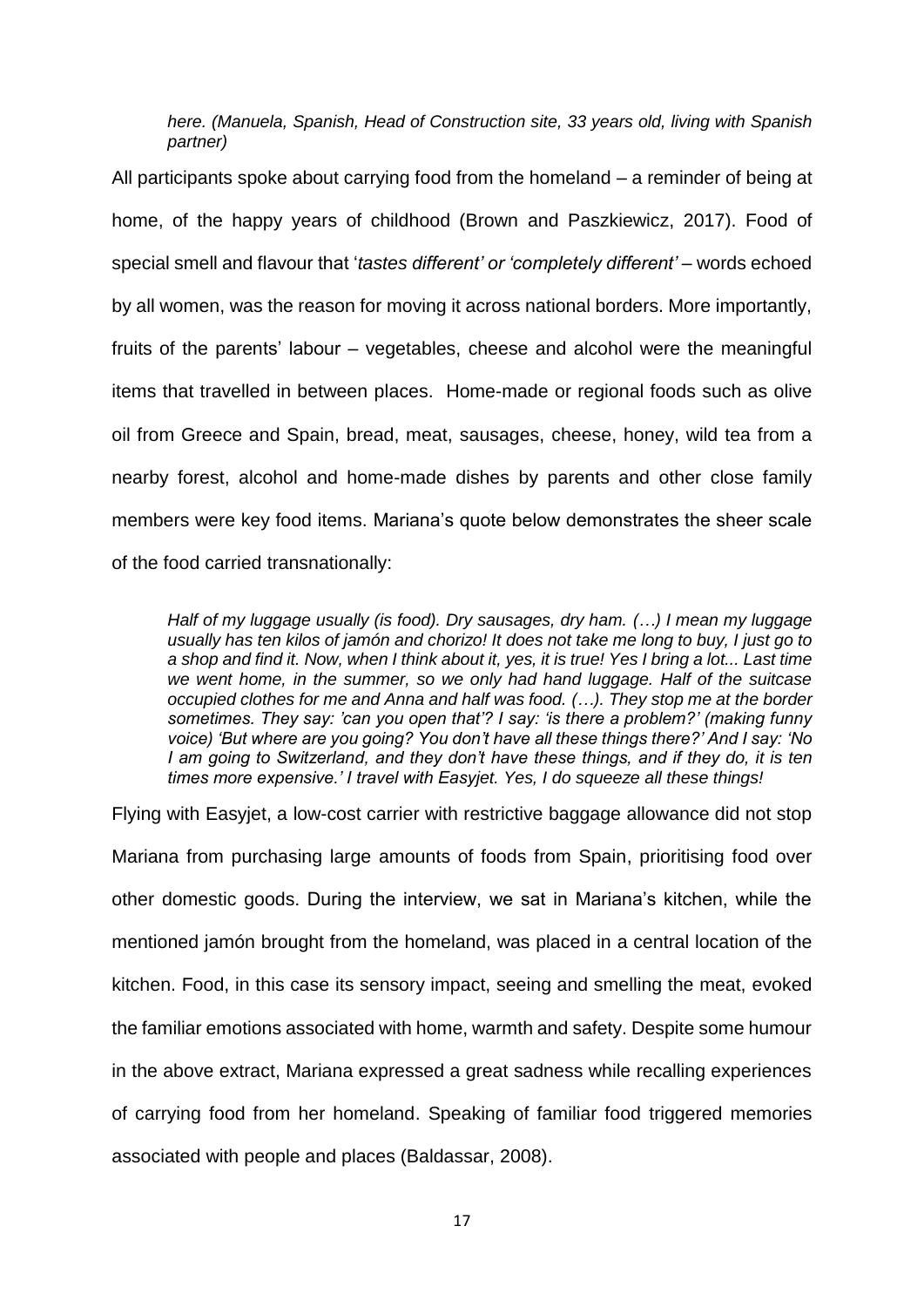Produced by soil were also other items carried between places. Silke's narrative focused on what she termed: '*sentimental plants'* (Image 2). Green plants were the typical items she would transport between Dresden, her university town in Germany, and Basel. For Silke, plants symbolised friendships as they evoked memories of time spent together, and, often, they are bought while spending intimate time with loved ones and friends:

*What I bring from Dresden is plants. Because I really like plants and my friend likes them (…) It is more like a sentimental thing. It is really like that. I have a lot of sentimental plants, for example, the one with big leaves. I bought it when I was studying, I bought it with my mum. This one I brought from my friend. And I had one that grew in this shared office, where I used to work in this atelier when I was studying but it has just died. (…) I really love having this stuff around me, because it reminds me of my friend. Then I had another one and it died. And this is sad, because I bought it together with my friend; we bought them in the same shop on the same day. (Silke, German, Architect, 32 years old, single)*

Purchasing things together, which were later brought to Switzerland, carried a symbolic meaning for Silke. Tangible objects evoked memories of people; moments shared with significant others, affection, love or friendship. While processes of friendship-making in contexts of mobility are important insights into stories of new places, new friendships, obstacles, interests and social networks (cf. Ryan, 2015), the understanding of sociality in mobility remains quite a complex web of past, present and future instances, experiences, relationships. One of those sociality features we have identified here is integral to sustaining affective friendships through the very potential that 'affective habitus' has in the symbolic and visceral impact of cultural materialities.

### **Objects of Affective Friendship and their Habitus Potential**

Another food item, vodka, connected to the country's landscape (fields of rye, potatoes and wheat) featured in narratives of migrant women from Poland interviewed in this project: Kasia, Anita and Ania. While the way alcohol is produced relates to the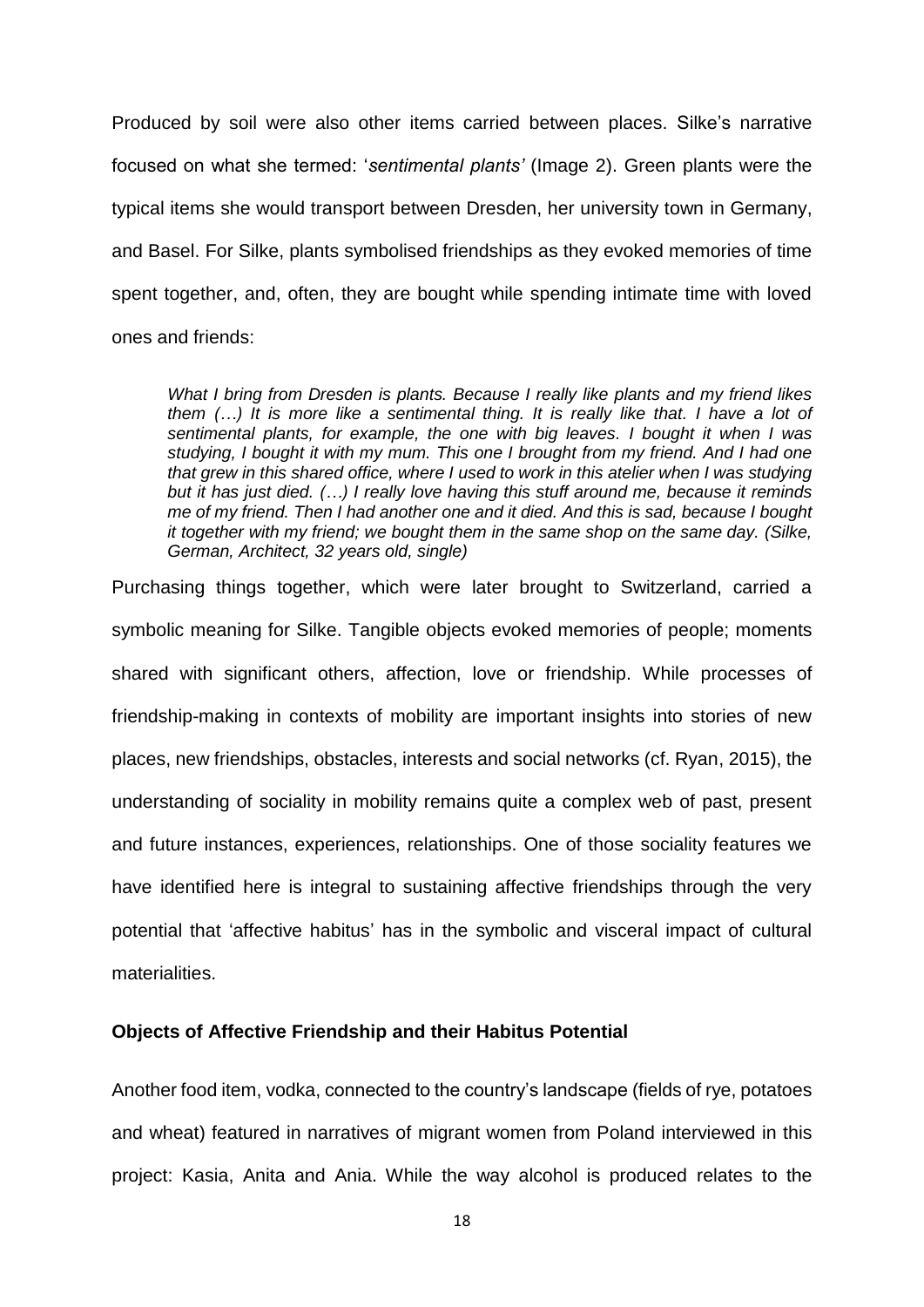country's landscape and its extensive fields, it is also treated as an object, a decorative piece of home display. When asked about objects she brings from her native Poland, Ania admits that she brings bottles of vodka with a particular aim in mind:

*I do bring alcohol from Poland, I do. When I am in Poland, I buy Wisniowka (cherry flavour vodka), Orzechowka, (hazelnut flavour vodka) so that I can fill my alcohol cabinet, which is of course used to propagate Polish culture (laughter). Funny but true. (Ania, Polish, 32 years old, Architect, single)*

Ania, an architect, is actively promoting Polish culture among her Swiss and other friends living in Basel, including the experience of drinking her national drink – vodka – being a signifier of building social relationships and social rituals (Rabikowska, 2010). From time to time, Ania organises weekend trips to her native Poland, celebrating food, drinks, architecture and culture. Colourful bottles of vodka are on display in her kitchen, re-creating familiar Polish domestic spaces, but they also act as an excuse to invite friends to parties to celebrate, laugh and make connections, or as she emphasised multiple times: to 'promote Polish culture'.

Recent paradigms in migration studies focusing on relational patterns among ethnic groups in contributing to intercultural diversity have significantly added to the importance of conviviality as a lived and experienced platform toward interactions and relations among residents of different ethnic origins and backgrounds (cf. Padilla et al., 2015). While we do not directly theoretically engage here with the concept of 'conviviality' (see for instance, Wise and Noble, 2016), we find that elements of such emerge through the collective habitus consciously created by Ania. This functions as another homing construction enabled through the materialities of Polish culture.

For Anita, vodka, as well as other traditional items are important in making connections with others too. With laughter, she talked about buying bottles of flavoured vodka from 'the duty free' at Warsaw airport: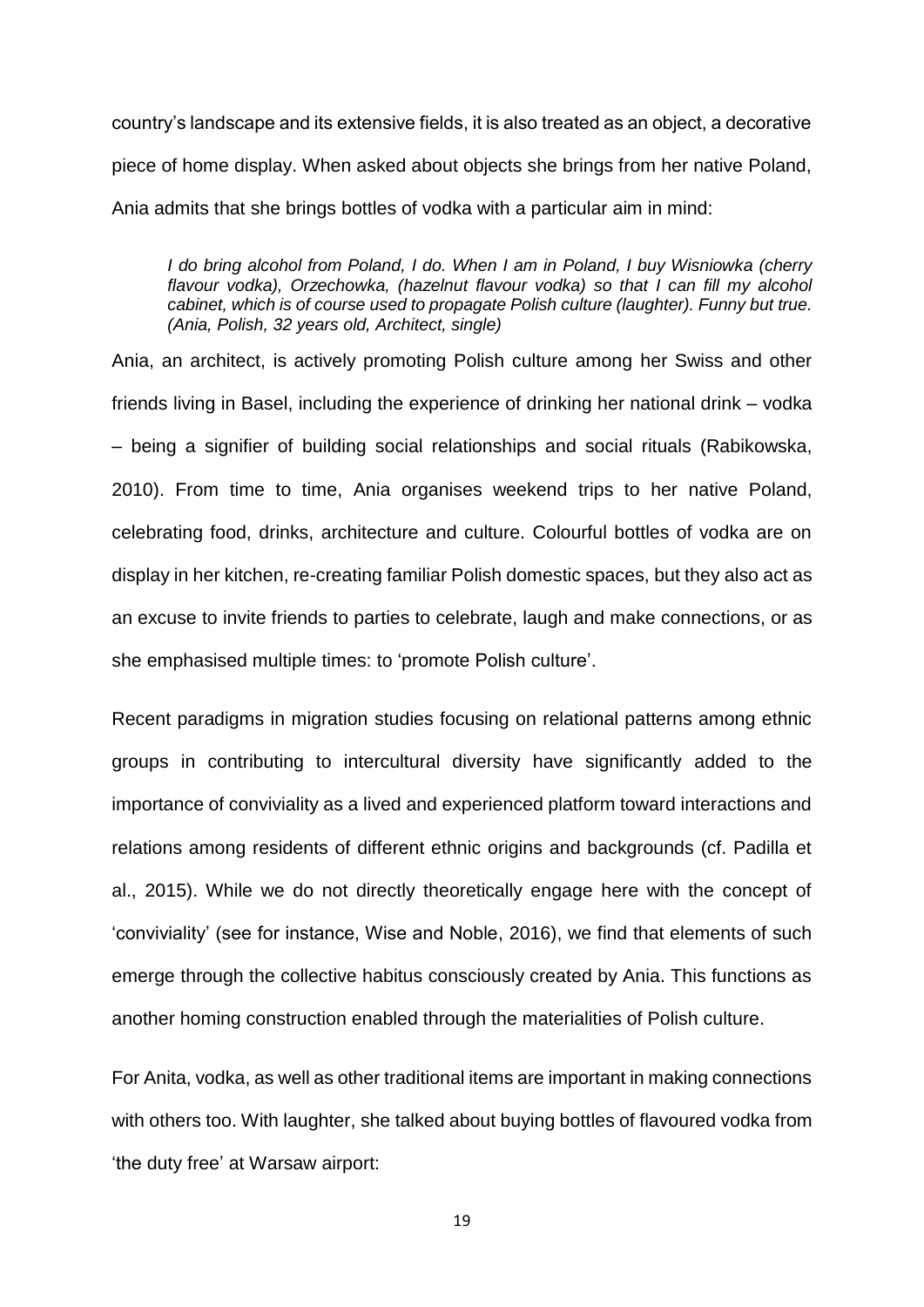*What have I brought lately? 'Soplica' vodka, hazelnut flavour, from the duty free (laughs). I always buy things in order to give them to someone from here. (Anita, Polish, Biomedical engineer, 26 years old, single)*

Both Ania and Anita showed a sense of pride in their own national culture and its produce which is a reason to 'promote' it among others. While we acknowledge the positive paradigmatic potential that Padilla et al. (2015) advance in relation to the concept of 'conviviality' in migration contexts, we are also alert to the critique robustly argued by Linda Lapina (2015) in its analytic application. Lapina (2015) recognises the increasing use of the concept of 'conviviality' to denote unproblematic encounters with diversity, often extending to normatively crafted utopian dimensions of harmonious and universal application. While we agree with such a reflexive lens in the utility of the concept, we also draw attention to how an elaboration of the 'affective habitus' of such interactions can bridge inconsistencies, since such an approach does not restrict the re/production of affective power, inequalities and ambivalence that may also emerge. Rather, when situating a discussion of relational encounters in migrant contexts, the bridging of affectivity and habitus through the significance of ordinary things gives substance to both acts and emotions. Hence, sociality here becomes more demonstrable in understanding the particularities of local, everyday life encounters through the significance of objects. So for instance, here is how such ordinariness is articulated:

A single mother, Chiara, speaks of a mocha coffee maker, a typical product of Italy which will be brought by her parents and given as a gift to her son's teacher:

*For example, when they come next time I told them to bring a mocha machine, a little one. I want to make a gift to the teacher in the kindergarden. It is really famous from Italy, or from our region.* (*Chiara, Italian, 30 years old, Medical consultant, single mother of 2 year old Antonio)* 

Gift giving in this instance creates a new 'affective habitus' in the direction of dual 'effort': networking and settling. The object becomes the conduit to intercultural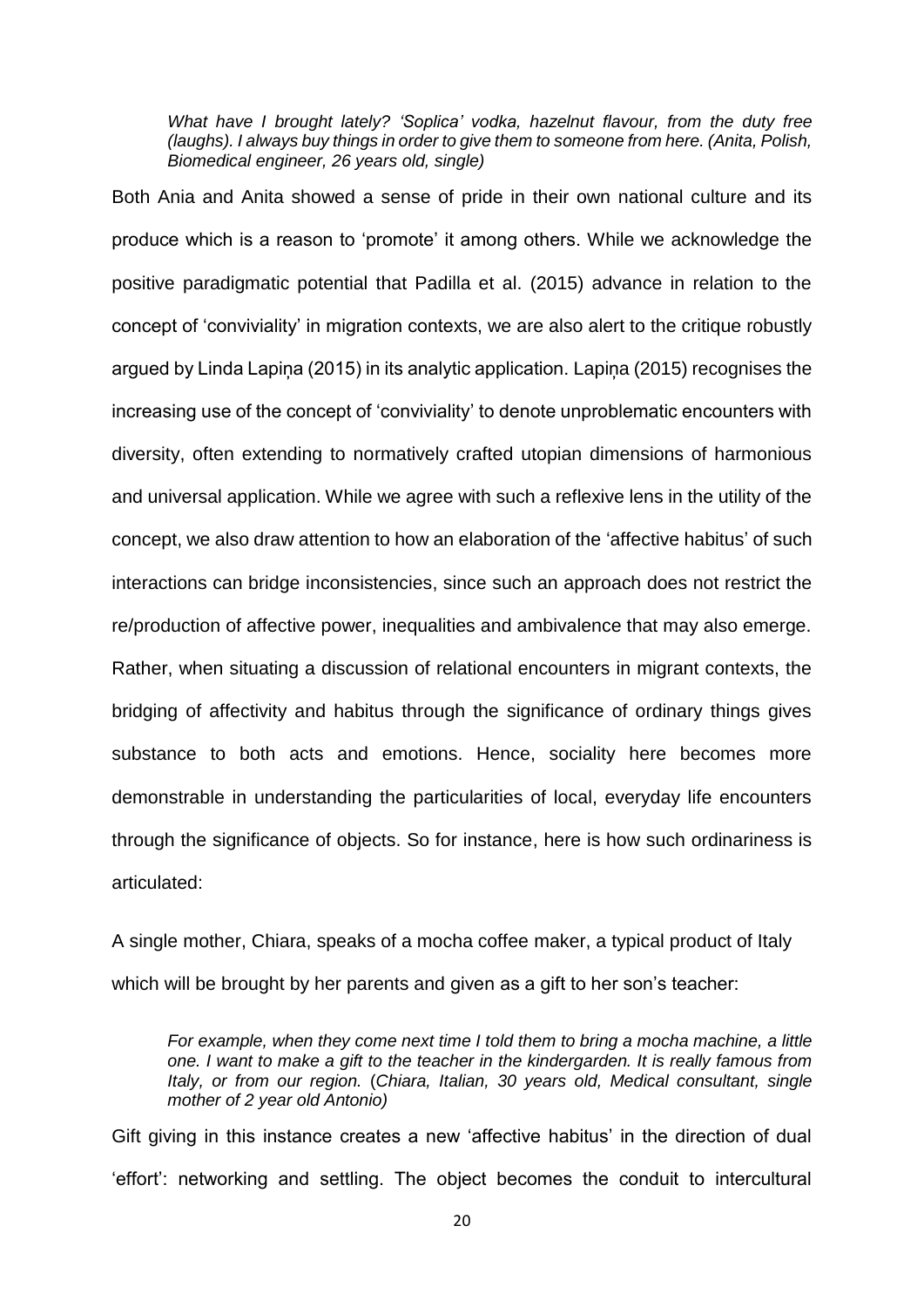networking (cf. Ryan and Mulholland, 2013) in showing appreciation to the teacher through a culturally/regionally significant object/gift.

Marta, an architect active in the Basel arts scene, was particularly proud about bringing designer lamps from her native Poland. Perhaps in one sense a status symbol of decorative significance for a highly skilled architect, at the same time the elaborate narration of the ritualised purchase of the three different lamps underscores their significance as 'ethno-cultural' materialities/homeland purchases, now staged in the new migrant home.

*And now when we go to Poland, the reason is to discover something special, such as lamps that are Polish design. (…) There is this thing that when some people or some paths intrigue me, then we are able to dedicate time for it, despite all the other commitments during these trips. So what we did, we left the kids for 2 hours literally only and we went to the designer shop to see the lamps. And we met cool people. (…) So we entered this shop, and it turned out that some young people are making lamps. And there was also a lamp hanging on the closet, with these coloured cables (pointing to the lamp). And we had such great conversation with the guys, so I said: boys, although we need something completely different, we take the lamp, because we do not know whether we will be in Poland by car again. And we took the lamp. And then it turned out that we went to another store, and bought another lamp! Because (…) later on, after our return to Basel, we got an email from these young people, asking whether we want to buy that lamp we looked at because they are changing the entire display and selling lamps for half price. So yes, three lamps during one vacation! (Marta, Polish, Architect, 39 years old, living with Swiss partner and 2 children)*

Despite limited time in her homeland and a commitment to visit relatives in multiple locations in Poland, for her and her Swiss partner it was important to find time to see designer products and meet their creators, and eventually purchased them. Yet not all the objects from the native homeland were considered valuable. During the interview, Marta showed packages with gifts recently sent by post by her mother and grandmother. While little stationary gifts from Poland sent to her children conjured mixed feelings (interpreted by Marta as signs of overprotection and disillusion with little value), Polish designer lamps were the items of conversation proudly displayed in key places in the flat. Indicating the couple's passion for well-designed but personalised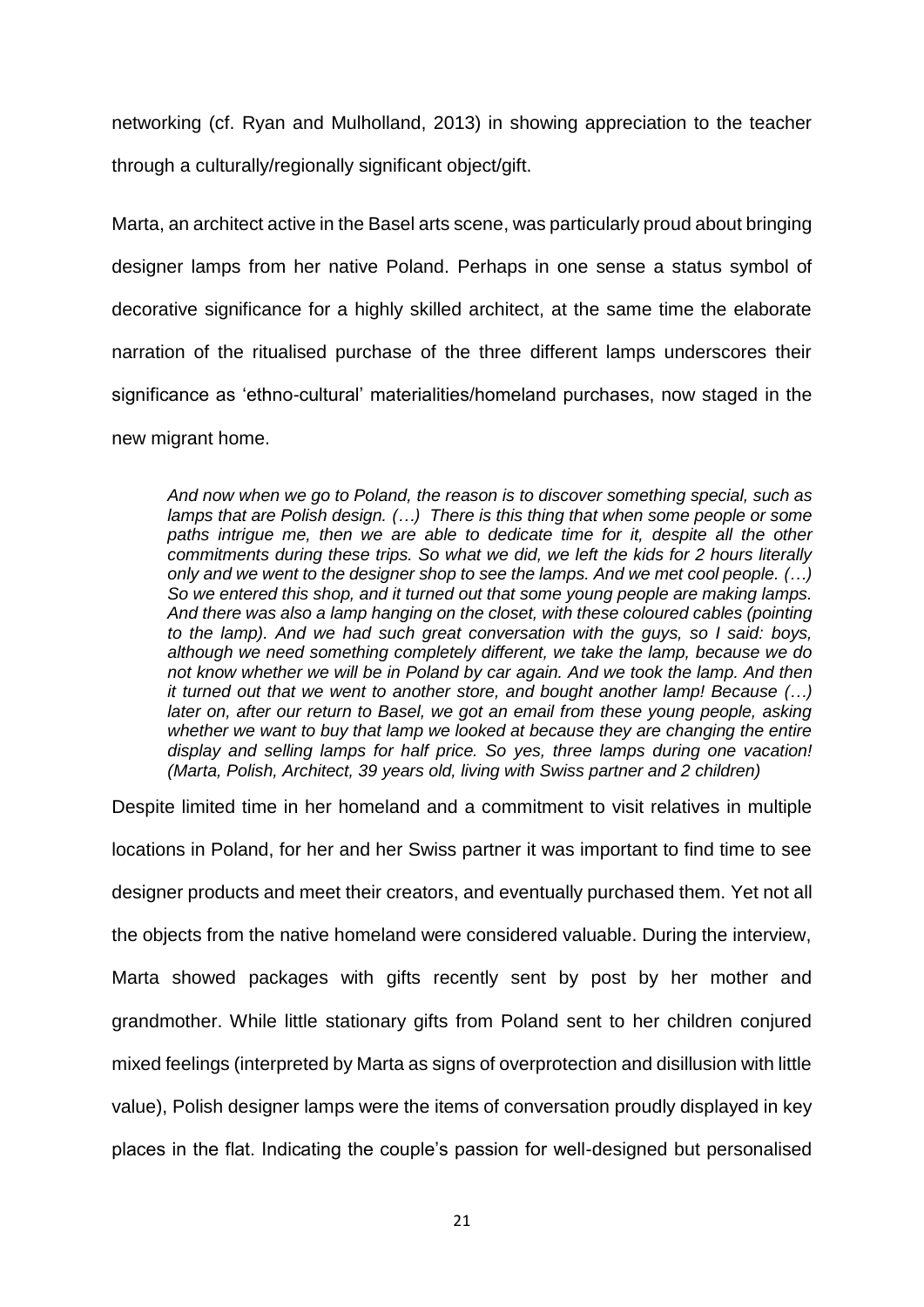objects, a reminder of a new friendship and support for a Polish brand, designer lamps were the valuable and worthwhile objects transnationally carried from Poland to Switzerland.

## **Conclusion: Sociologies of Mobile Everyday Lives in Conversation with a Phenomenology of Domesticity**

We have tapped into moments and spaces of dis/comfort and sociality in how highly skilled women migrants appropriate affectivity in domesticity but also mediate meaning in crafting liveable lives through ordinary materialities. We perceive this to be a contribution to widening sociologies of 'affective relationality', whereupon the conceptual link of 'affective habitus' can bridge the sociology of mobilities with the sociology of everyday life by recognising the importance of unfolding phenomenologies of material culture in shaping practices and social relations. While such dynamics also point to cultural productions of memories through materiality, they also construct new spaces for intercultural accommodations. This way we can revisit earlier sociological insights of how exactly 'home' becomes sensorial in combining spaces inhabited by familiarity, family, people, things and belongings (cf. Mallet, 2004), but all the time aware that 'making home is about *creating* both pasts and futures through inhabiting grounds of the present' (Ahmed et al., 2003: 9; italics in the original).

Such ordinary materiality as the thread of connectivity among past, present and future is of key significance for the migrant women. In our study focusing on emotions, memories and material culture, a range of objects were transnationally transported between European places by migrant women living in Basel, capturing the lived experience of 'homing' in the 'affective habitus'. Bringing familiar items to migrants' new homes from the homeland conveys homely feelings, safety, heritage, health and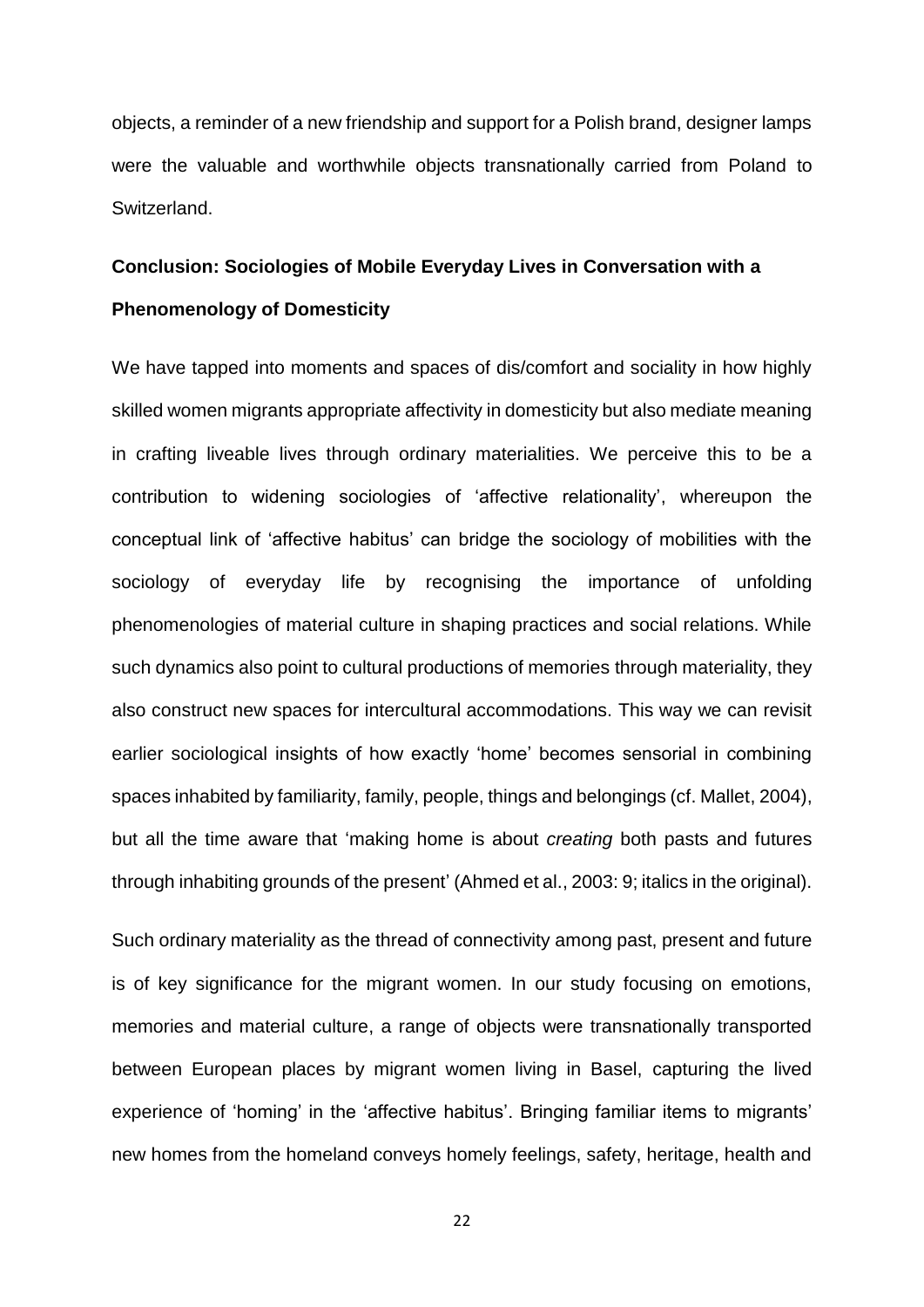happy memories. The products of soil, such as olives, vegetables and fruits, are of key importance – signifying parental love and care via their physical work in the garden. Despite their weight and difficulty in being transported, food objects are worth that extra effort in packaging and then physically carrying in heavy suitcases, even during lengthy and tiresome journeys.

Objects used as home décor, sometimes only temporary, that connect women to their homeland vary and these range from lamps, green plants, displayed bottles of alcohol, oversized piece of cured meat, to shelves full of ethnic produce. Some may seem trivial for an observer but they all symbolise the sense of homing; the material connections between homes, families and friends that provide the sense of continuity and an ability to re-create 'home' (Povrzanovic Frykman and Humbracht, 2013). Other times, they can symbolise old or new friendships, or a potential to form or strengthen new transnational ties emerging in both the old and new destination. These practices also correspond to sociological work advanced in respect to 'the concept of placemaking as a set of discursive practices … for an analysis of the relationship between middle-class residents and place', which incorporates an approach that recognises that not only imaginings but also practices and on-going processes shape neighbourhoods as generative of subjectivities and identities (Benson and Jackson, 2012: 794). In the case of the women migrants in this study, habitus extends from place-making to *place-accommodating* as new host settings are transformed into hubs of adaptation through everyday actions and material object interventions.

Mundane encounters in private and public spaces among newcomers and locals emerge and are discussed through accounts that either embrace the positivity in conviviality of ordinary interactions in migrant contexts (cf. Padilla et al., 2015) or cautiously critique its limitations (Lapiņa, 2015). At the same time, it is also imperative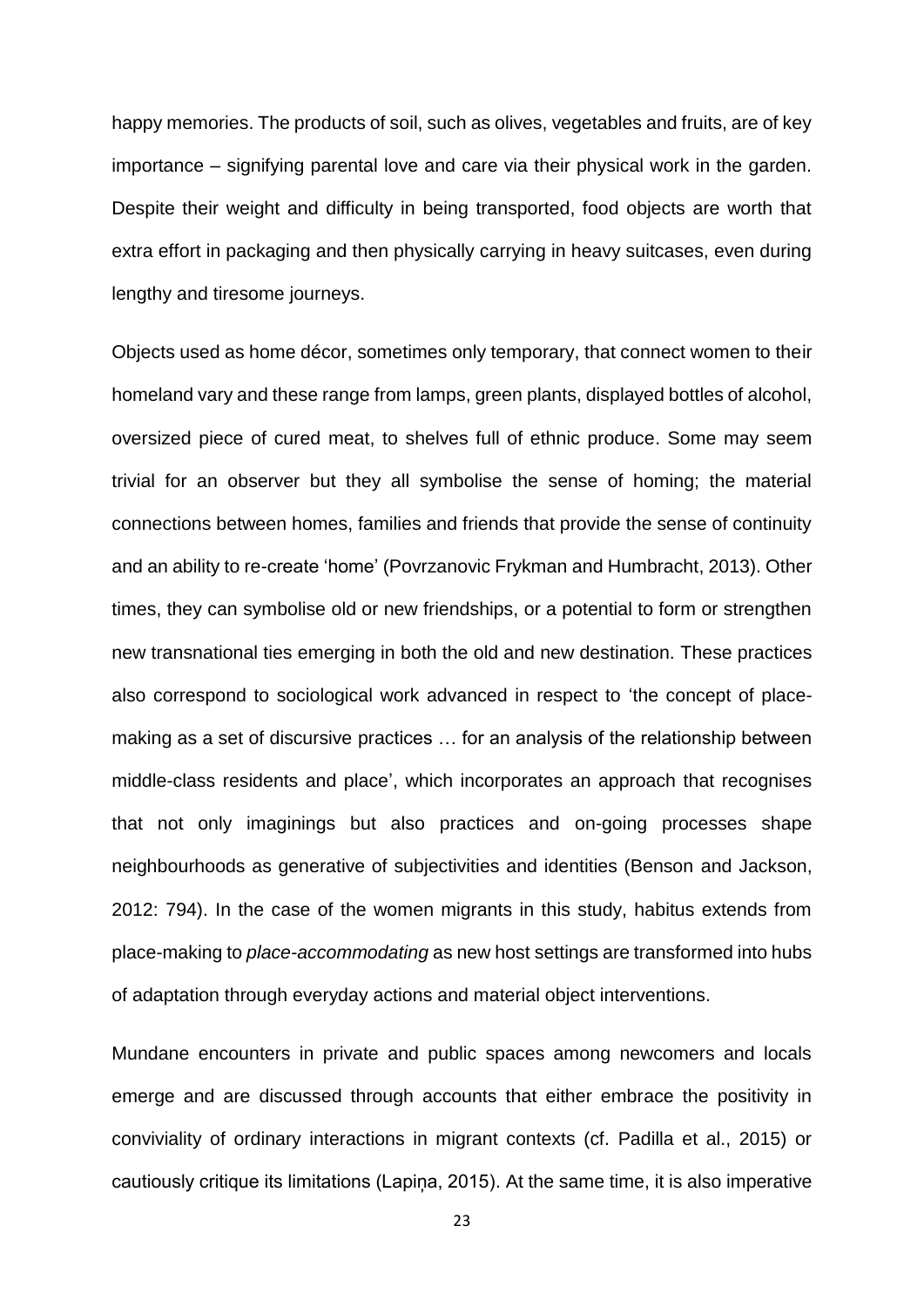to understand that 'there is undoubtedly much more that needs to be revealed in relation to gendered habitus and the psychosocial' (Reay, 2015:22). There seems to be a vibrant interrelationship in how personal narratives inform and shape social relations. In turn those social relations can improve when poignancy of objects and memories creates intimacy of intercultural trust and friendship. The sharing and caring work that takes place happens in pleasurable contexts and strips away the resistance of 'effort'. Nevertheless, 'developing understandings of habitus to include psychic responses and the emotional underworld of individuals both extends and enriches the concept' (ibid).

While our research makes a modest contribution to sociological literatures of migration and everyday life through our analysis of 'affective habitus' and the phenomenology of cultural materialities, we also make a partial contribution to the call to explore the sociological meaning of 'effort' in the energies and activities that highly skilled migrants make at networking in host societies (Ryan and Mulholland 2013). We see such 'efforts' at intercultural networking advanced through objects brought from homecoming visits and offered as gifts to members of the host society as both 'placemaking' and 'friendship-enabling'. Both these outcomes are productive in advancing intercultural sociality and sociability through things that are (sociologically) significant.

### **References**

Abarca, M.E. and Colby, J.R. (2016) Food memories seasoning the narratives of our lives, *Food and Foodways*, 24(1-2): 1-8.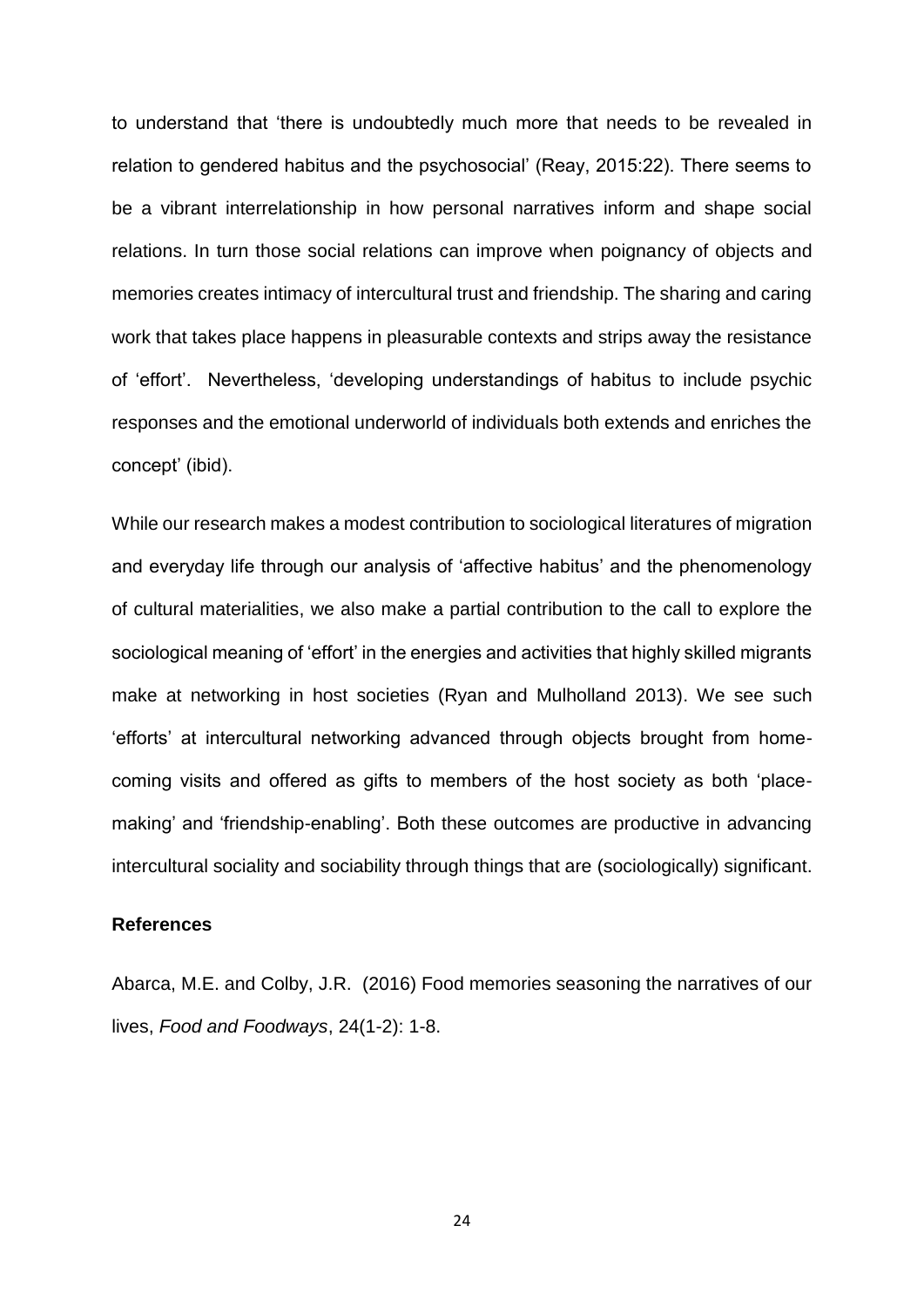Ahmed, S., Castañeda, C. and Fortier, AM. (2003) *Uprootings/Regroundings: Questions of Home and Migration*, Oxford: Berg.

Ahmed, S. (2010) 'Happy Objects' in M. Gregg and GJ. Seigworth (eds) *The Affect Theory Reader*, Duke University Press.

Ali, N. and Suleman, R. (2017) (Im)Mobilities of Older Pakistani Female Migrants and Material Culture: a Multigenerational Perspective on Gift‐Giving, *Population, Space and Place*, 23: 1-9.

Baldassar, L. (2008) 'Missing kin and longing to be together: emotions and the construction of co-presence in transnational relationships', *Journal of Intercultural Studies,* 29(3): 247-266.

Basu, P. and Coleman, S. (2008) 'Introduction: Migrant Worlds, Material Cultures', *Mobilities,* 3(3): 313-330.

Basel Statistical Office (2017) Statistisches Amt. Available at: http://www.statistik.bs.ch/haeufig-gefragt/basel-kompakt.html

Benson, M. and Jackson, E. (2012) 'Place-making and Place Maintenance: Performativity, Place and Belonging among the Middle Classes', *Sociology*, 47(4): 793-809.

Becker, T. and Quasthoff, U.(2004) 'Different dimensions in the field of narrative interaction' in UM. Quasthoff and T. Becker (eds) *Narrative Interaction*, John Benjamins Publishing Company.

Brah, A. (1996) *Cartographies of Diaspora. Contesting Identities*, London: Routledge.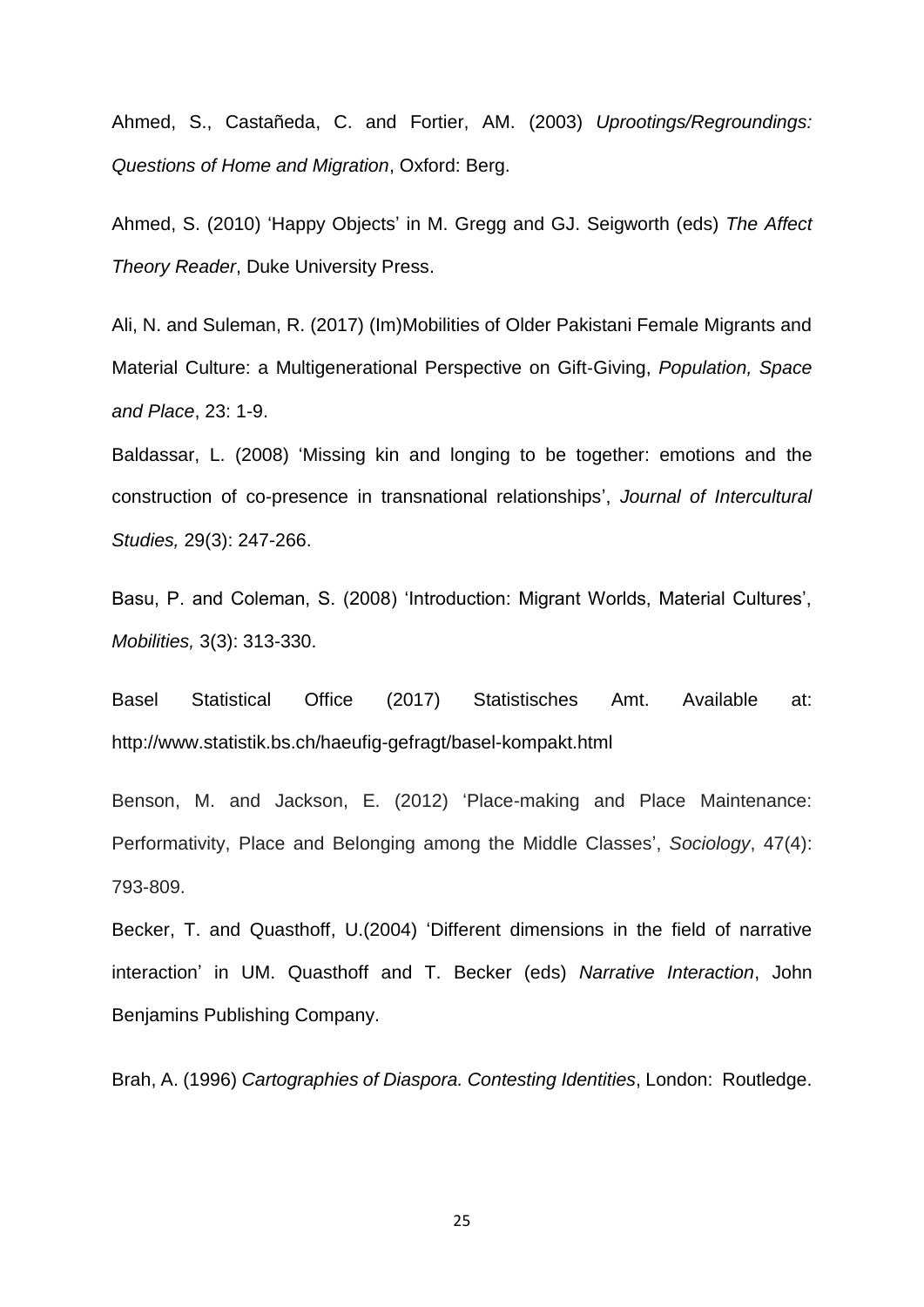Brown, L. and Paszkiewicz, I. (2017) 'The role of food in the Polish migrant adjustment journey', *Appetite,* 109: 57-65.

Bourdieu, P. (1993) *The Field of Cultural Production*. *Essays on Art and Literature*, New York: Columbia University Press.

Burger, J.M. (2011) *Returning Home Reconnecting with Our Childhoods*, Plymouth: Rowman and Littlefield.

Burrell, K. (2008) 'Materialising the Border: Spaces of Mobility and Material Culture in Migration from Post‐Socialist Poland', *Mobilities,* 3(3): 353-373.

Burrell, K. (2011) 'Going Steerage on Ryanair: Cultures of Air Travel for Migration from Poland to the UK', *Journal of Transport Geography*, 19(5): 1023-1030.

Christou, A. (2006) 'Crossing boundaries – Ethnicizing employment – Gendering labor: gender, ethnicity and social capital in return migration', *Social and Cultural Geography*, 7(1): 87-102

Christou, A. and King, R. (2010) "Imagining 'home': diasporic landscapes of the Greek second generation", *Geoforum*, 41: 638-646.

Christou, A. (2011) 'Narrating lives in (e)motion: Embodiment and belongingness in diasporic spaces of home and return', *Emotion, Space and Society*, 4: 249-257.

Christou, A. and Michail, D. (2015) 'Migrating motherhood and gendering exile: Eastern European women narrate migrancy and homing*', Women's Studies International Forum*, 52: 71-81.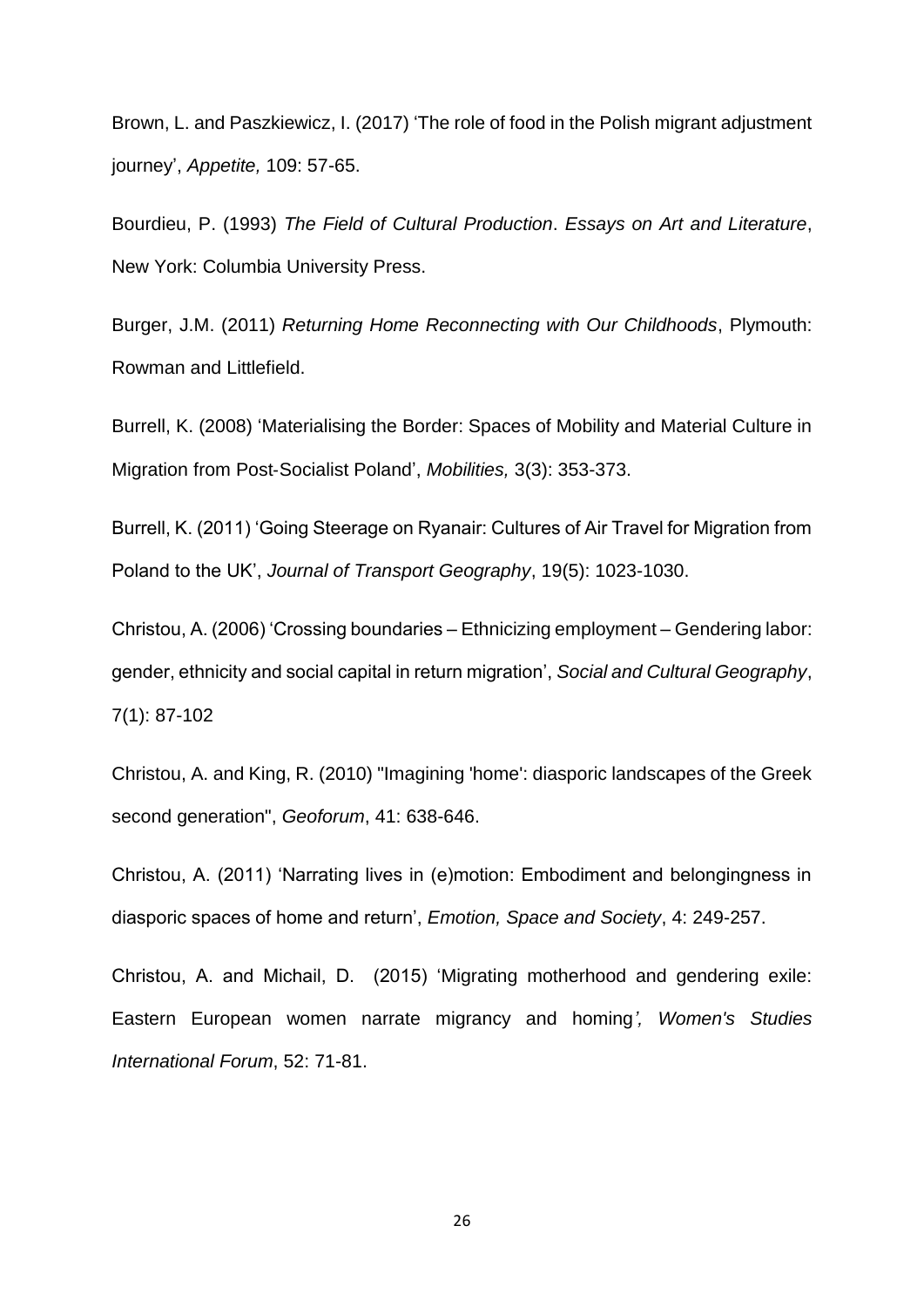Csikszentmihalyi, M. and Rochberg-Halton, E. (1981) *The Meaning of Things: Domestic Symbols and the Self*, Cambridge: Cambridge University Press.

Dudley, S. (2011) 'Feeling at home: Producing and consuming things in Karenni refugee camps on the Thai‐Burma border', *Population, Space and Place,* 17(6): 742- 755.

Erel, U. (2009) *Migrant Women Transforming Citizenship: Life Stories from Britain and Germany*, Aldershot: Ashgate.

Espin, O. and Dottolo, A. (2015) *Gendered Journeys: Women, Migration and Feminist Psychology*, Palgrave: Macmillan.

Illouz, E. (2007) *Cold Intimacies: The Making of Emotional Captialism*, Cambridge: Polity Press.

Lapina, L. (2015) 'Besides Community: Paradoxes in being 'at ease' with diversity in a Copenhagen district', *Nordic Journal of Migration Research,* 6(1): 33-41.

Mallet, S. (2004) 'Understanding home: A critical review of the literature', *Sociological Review,* 52(1): 62-89.

Michail, D. and Christou, A. (2016) 'East European migrant women in Greece: intergenerational cultural knowledge transfer and adaptation in a context of crisis*', Südosteuropa: Journal of Politics and Society*, 64 (1): 58-78.

Miller, D. (1987) *Material Culture and Mass Consumption*, Oxford: Blackwell. Miller, D. (ed.) (2001) *Home Possessions. Material Culture Behind Closed Doors*,

Oxford and New York: Berg.

Miller, D. (2005) *Materiality: An Introduction*, Chapell Hill: Duke University Press.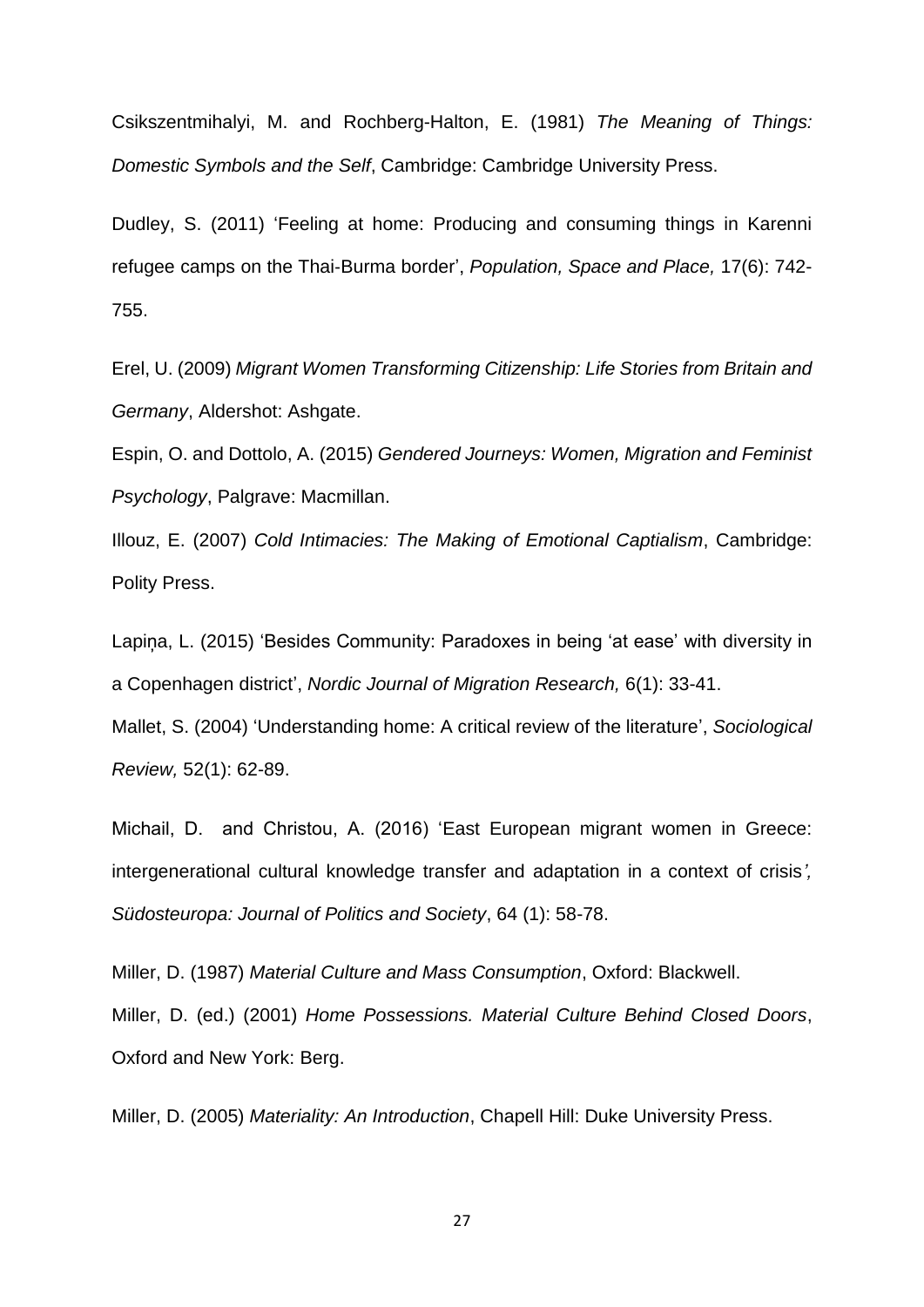Padilla, B., Azevedo, J. and Olmos-Alcaraz, A. (2015) 'Superdiversity and conviviality: exploring frameworks for doing ethnography in Southern European intercultural cities', *Ethnic and Racial Studies,* 38(4): 621-635.

Povrzanovic Frykman, M. and Humbracht, M. (2013) 'Making palpable connections: Objects in migrants' transnational lives', *Ethnologia Scandinavica*, 43: 47-67.

Rabikowska, M. (2010) 'The ritualisation of food, home and national identity among Polish migrants in London', *Social Identities*, 16(3): 377-398.

Reay, D. (2015) 'Habitus and the psychosocial: Bourdieu with feelings', *[Cambridge](http://www.tandfonline.com/toc/ccje20/45/1)  [Journal of Education,](http://www.tandfonline.com/toc/ccje20/45/1)* 45(1): 9-23.

Ryan, L. (2015) 'Friendship-making: Exploring Network Formations through the Narratives of Irish Highly Qualified Migrants in Britain', *Journal of Ethnic and Migration Studies,* 41(10): 1664-1683.

Ryan, L. and Mulholland, J. (2013) 'Wives Are the Route to Social Life': An Analysis of Family Life and Networking amongst Highly Skilled Migrants in London'*, Sociology,* 48(2): 251-267.

Svašek, M. (2012) *Moving subjects, moving objects: transnationalism, cultural production and emotions*, New York and Oxford: Berghahn Books.

Tolia-Kelly, Divya P. (2004) 'Materializing post-colonial geographies: examining the textural landscapes of migration in the South Asian home.', *Geoforum*, 35(6): 675-688.

Wacquant, L. (2016) 'A concise genealogy and anatomy of habitus', *Sociological Review*, 64: 64–72.

Walsh, K. (2006) 'British Expatriate Belongings: Mobile Homes and Transnational Homing', *Home Cultures*, 3:2, 123-144.